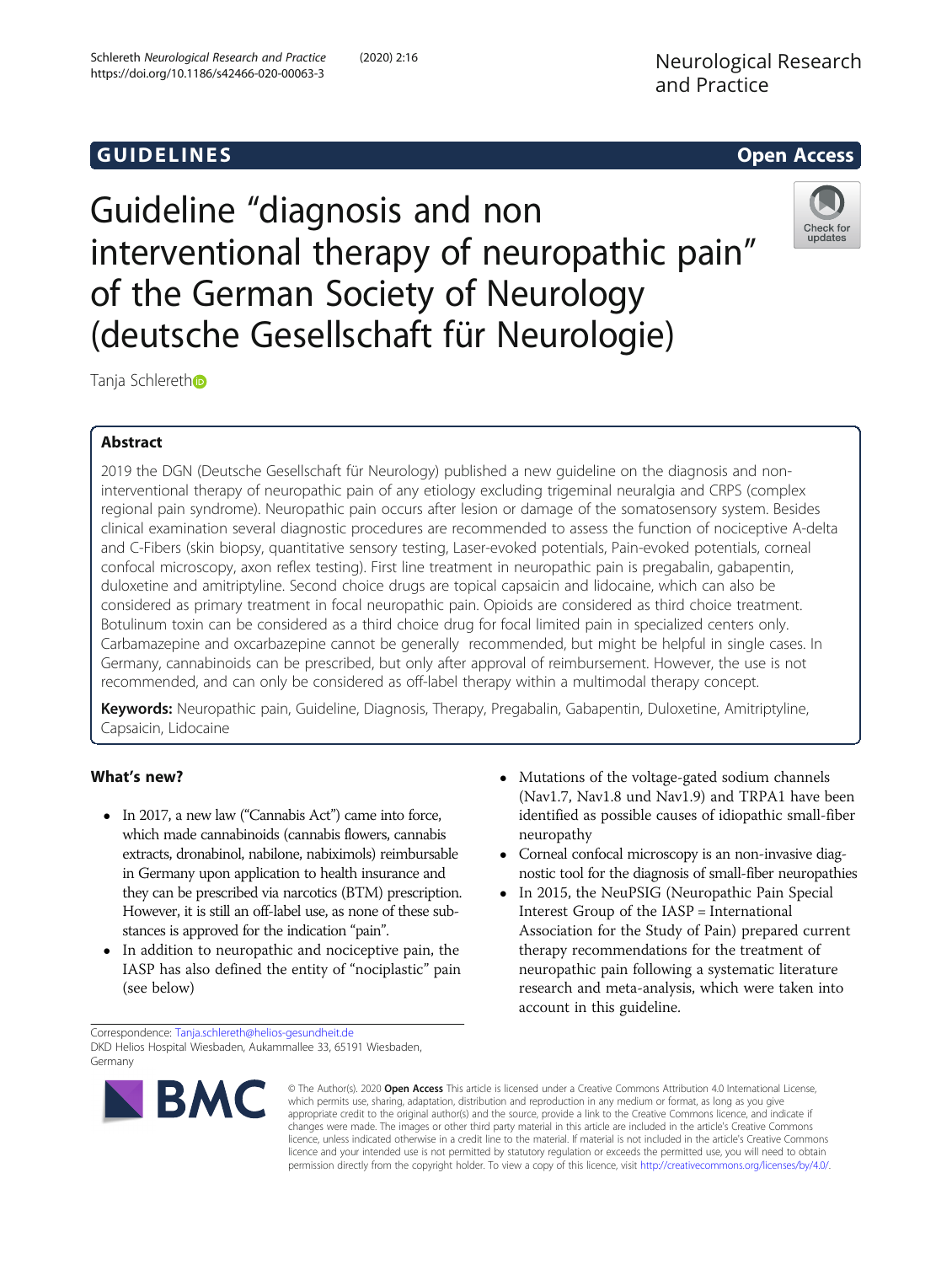#### The most important recommendations

- Neuropathic pain occurs as a result of damage or lesion of the somatosensory system.
- The diagnosis neuropathic pain is based on the typical symptoms and findings of neuropathic pain, in particular the combination of minus symptoms (sensory deficits such as hypaesthesia, hypalgesia) and plus symptoms (burning pain, especially at rest, shooting pain, allodynia, hyperalgesia).
- The damage or lesion of the somatosensory system must be demonstrated by neurological examination and confirmed by means of instrument-based diagnostics.
- Skin biopsy is still- with limitations- considered as the gold standard in the diagnosis of small-fiber neuropathies. Established non-invasive methods are quantitative sensory testing (QST) and laser-evoked potentials, the latter being available only in specialized centers. Pain-evoked potentials, corneal confocal microscopy, and axon reflex testing are also methods for detection of C- or A- delta fiber damage, but are usually only available in specialized centers and validated standard values do not exist for all tests.
- Questionnaires can be uses as a screening tool or to assess the severity of the neuropathy
- The possibility of curative or causal therapy (e.g. neurolysis in nerve entrapment syndromes, optimal diabetes control in diabetic neuropathy) should be explored.
- Each patient requires an individual dosage depending on the efficacy and side effects.
- First choice for pharmacological treatment are anticonvulsants with effects on neuronal calcium channels (gapapentin/pregabalin) as well as tri- and tetracyclic antidepressants and the selective serotonin−/norepinephrine reuptake inhibitor duloxetine (However, the latter is in Germany only approved for the treatment of diabetic neuropathy).
- For focal nerve lesions topical lidocaine 5%- and capsaicin 8% patches are effective and should be preferred due to fewer side effects.
- Opioids are effective, but attention should be paid to their side effects and potential for dependence. High-potency opioids as well as the low potency opioid tramadol, which additionally acts on the endogenous descending pain inhibition, can be recommended as third choice drugs.
- Carbamazepine and oxcarbazepine cannot be genenerally recommended for neuropathic pain due to limited evidence and frequent side effects, but might be considered on a case-by-case basis. However, for trigeminal neuralgia (see seperate guideline) carbamazepine is still the drug of first choice.
- Lamotrigine cannot be generally recommended due to lack of data, although there is evidence from smaller individual studies of an effect on HIV neuropathy and central pain.
- Combination of medication may be useful, as they can reduce the individual doses and enable synergistic effects.

### Introduction

Neuropathic pain occurs after a lesion or damage of the somatosensory system (definition of the Neuropathic Pain Special Interest Group (NeuPSIG) of the International Association for the Study of Pain (IASP) [\[1](#page-15-0)]. In contrast, nociceptive pain is caused by activation of nociceptors, whereas neuronal structures are basically intact (e.g. pain in osteoarthritis). Nociplastic pain (new definition of the IASP 2017) is pain arisen from altered nociception despite no clear evidence of actual or threatened tissue damage causing the activation of peripheral nociceptors or evidence for disease or lesion of the somatosensory system causing pain. The prevalence of neuropathic pain is 6.9–10% [[2\]](#page-15-0). The treatment of neuropathic pain is different from the treatment of other chronic pain in which the somatosensory nervous system is not damaged (nociceptive and / or nociplastic pain.

## Methods of guideline development

AWMF registry number 030/114. Update: Mai 2019. Valid until April 2024. Edited by the German Society of Neurology (Deutsche Gesellschaft für Neurologie).

#### Pathophysiology

Pathophysiologically, the development of pathological spontaneous activity in damaged and intact nociceptive afferents as a result of biochemical, physiological, morphological, and partly genetic changes has been shown for many neuropathic pains. The lesion induces plastic changes in the peripheral and central nervous system, with an imbalance between excitatory and inhibitory mechanisms and disturbed descending inhibitory mechanisms [[3,](#page-15-0) [4](#page-15-0)].

## Grading of neuropathic pain

A distinction is made between possible, probable, and definite neuropathic pain  $[1, 5, 6]$  $[1, 5, 6]$  $[1, 5, 6]$  $[1, 5, 6]$  $[1, 5, 6]$ . In the absence of any criteria, the diagnosis is "unlikely". In detail, the criteria are as follows:

1. The medical history indicates a relevant lesion or disease of the peripheral or central somatosensory system.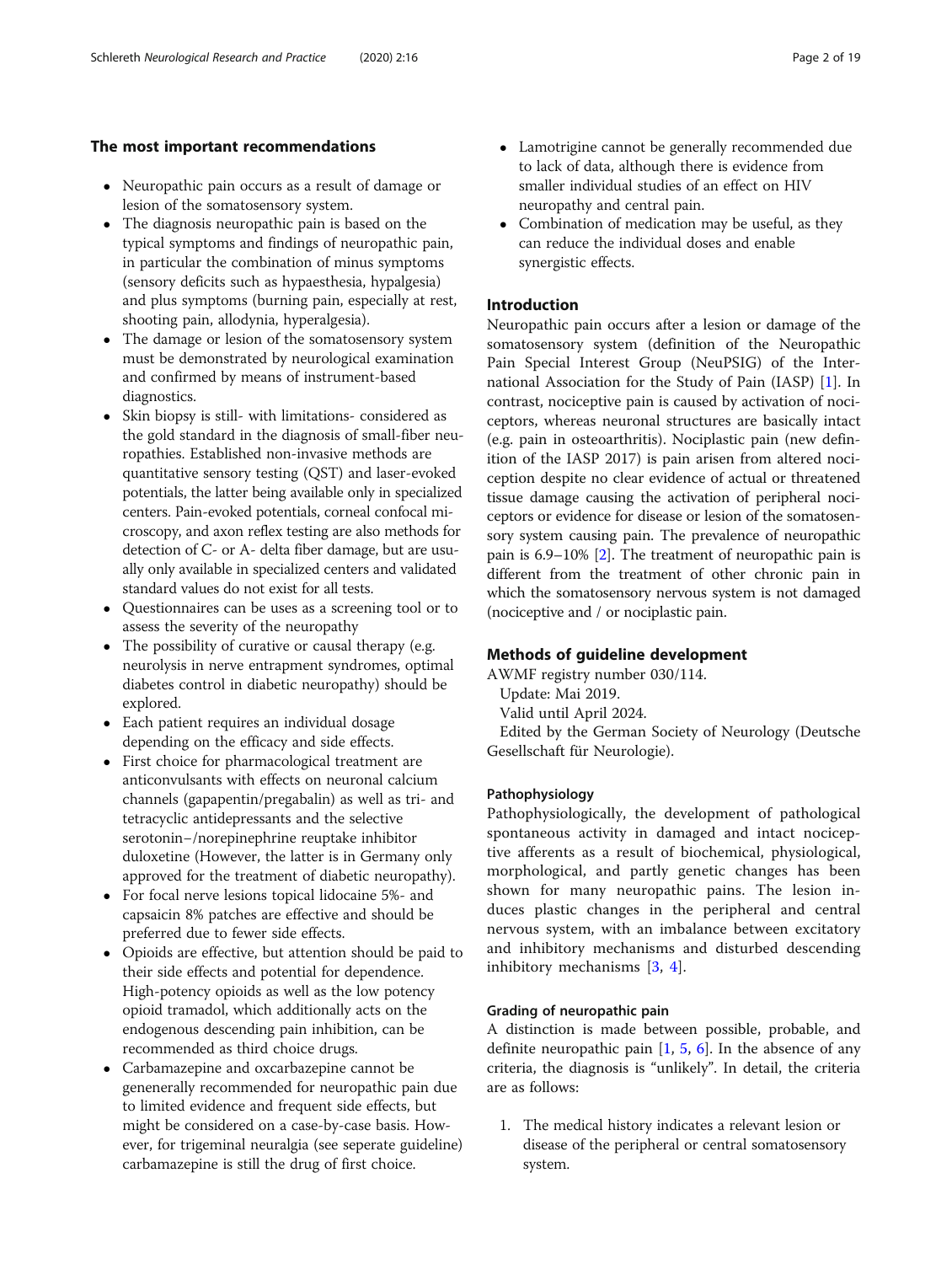- 2. Pain is localized in a neuro-anatomically plausible area.
- 3. There is at least one pathological sensory finding within the neuro-anatomically plausible area of pain propagation.
- 4. A relevant lesion or disease of the peripheral or central somatosensory system can be detected by at least one examination.

Recommendation: The grading of neuropathic pain should be used in the diagnosis of neuropathic pain of any etiology. It is a helpful tool for identifying and classifying neuropathic pain.

## Peripheral and/or central neuropathic pain

A distinction has to be made between peripheral and central neuropathic pain, since the latter is often more difficult to treat.

## Neuropathic pain – nociceptive pain – mixed pain

The presence of a neuropathic pain component does not exclude an additional nociceptive pain component in the same patient (e.g. foot ulcer pain and additional painful diabetic neuropathy). In some cases - so called mixed pain syndromes- a clear distinction is not always possible.

## Peripheral focal or multifocal painful neuropathies

- acute herpes zoster, postherpetic neuralgia
- post-mastectomy-pain, post-thoracotomy-pain, scar pain
- phantom limb pain, pain after nerve injury
- posttraumatic neuropathy
- trigeminal neuralgia, glossopharyngeal neuralgia, occipital neuralgia
- acute and chronic radicular pain, post-discectomy pain syndrome,
- nerve entrapment syndroms
- diabetic mononeuropathy
- Morton's neuroma
- Ischemic neuropathy
- Bannwarth's syndrome (Borrelia infection)
- Idiopathic plexus neuritis, plexus lesion after radiation or tumor
- Special situation: complex regional pain syndrome (CRPS; see DGN guideline "CRPS")

## Peripheral painful polyneuropathies (see also DGN guideline "polyneuropathy")

- Metabolic
	- diabetes, hypothyroidism, vitamin deficiency (especially vitamin B12)
- Medication
- Antiretroviral therapy, chemotherapy (cisplatin, oxaliplatin, Taxanes, thiouracil, vincristine), disulfiram, antibiotics (ethambutol, isoniazid, nitrofurantoin, chloramphenicol, metronidazole), thalidomide, gold
- Toxins
	- alcohol, acrylamid, arsenic, clioquinol, dinitrophenol, ethylenoxide, pentachlorphenol, thallium
- Hereditary
	- Amyloidosis, Fabry's diesase, Charcot-Marie-Tooth disease, hereditary sensory autonomic neuropathies (HSAN), primary erythromelalgia (e.g. gene mutation of the voltage gated sodium channel NaV1.7)
- Malignancies
	- paraneoplastic (especially bronchial carcinoma), multiple myeloma
- Infections, autoimmune diseases
	- acute inflammatory polyradiculoneuropathy (Guillain-Barré syndrome), chronic inflammatory demyelinating Polyradikuloneuropathy (CIDP), vasculitic neuropathy
	- HIV-neuropathy, leprosy
- Polyneuropathies of other etiology

## Causes of central neuropathic pain

- vascular
	- ischemia (e.g. insula, thalamus, brain stem), hemorrage, vascular malformations
- inflammation
	- multiple skleroses, abscess, myelitis
- trauma
- malignancies<br>• syringomyelia
- syringomyelia

## "mixed pain"-syndrome

- chronic back pain
- cancer pain (with infiltration of neuronal structures)

## **Diagnostics**

## Medical history

Assessment of medical history serves to distinguish pain syndromes (nociceptive or nociplastic vs. neuropathic). It should provide information about relevant lesions or diseases of the peripheral or central somatosensory system. Information about impairment, previous treatment, and pain- relevant comorbidities such as anxiety, depression, or sleep disorders is also essential.

## Clinical symptoms

Due to the lesion of afferent nerve fibers, many patients report numbness. These "negative" sensory symptoms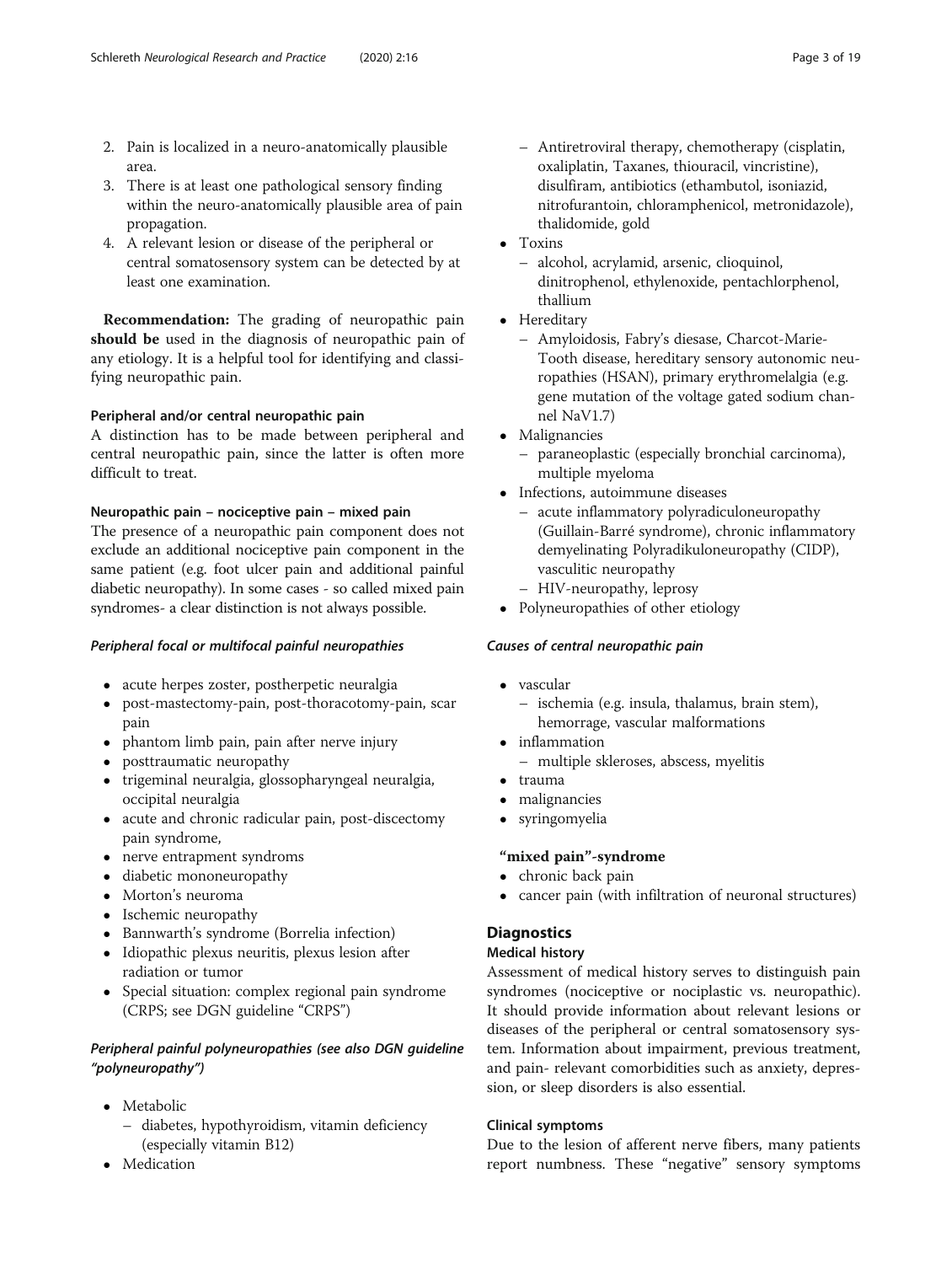are unpleasant and can lead to disability, but are usually not painful and cannot be influenced by medication. Characteristic symptoms of neuropathic pain such as evoked-pain and pain hypersensitivity (hyperalgesia, and allodynia) are called "positive" sensory symptoms and usually require specific therapy. Neuropathic pain is usually spontaneous pain (without external stimulation). Pain quality is usually burning. In contrast to nociceptive pain, symptoms are typically not dependent on physical exertion or movement. Frequently, spontaneous pain attacks of shooting, lancinating, stabbing quality occur. In polyneuropathies, the pain can manifest as pressure or tightness in the limb and paresthesias and dysesthesias are common. Some patients have itching, muscle cramps or restlessness similar to the classical restless legs syndrome. External stimuli can elicit evoked pain. In the case of allodynia, pain is evoked by non-noxious stimulation (touch, non painful warm or cold). Hyperalgesia is present when a primarily slightly painful stimulus triggers a more intense pain compared to healthy subjects [[1,](#page-15-0) [7\]](#page-15-0). Deafferentiation pain occurs after disruption of large nerve structures (e.g. after amputation) or spinal cord lesions [[3\]](#page-15-0).

#### Measurement of pain intensity and localization

Pain intensity can be quantified using an 11-part numerical rating scale (NRS), on which pain intensity is classified on a scale from 0 ("no pain") to 10 ("maximal imaginable pain"). An alternative is the visual analogue scale (with the endpoints "no pain" and "maximal imaginable pain" on a 10 cm horizontal line. In children, Likert scales consisting of 4–5 verbal descriptors or Icons can be used.

#### Assessment of pathological findings

A thorough neurological examination should always be performed to detect pathological findings within the pain area and to identify the distribution pattern of symptoms, which would indicate a lesion of the somatosensory system. Sensory symptoms (touch, mechanical sensitivity, temperature sensation, proprioception, vibration sense), muscle strength and reflexes should be assessed.

#### Quantitative sensory testing

The quantitative sensory testing (QST) is a standardized procedure to assess sensitivity of the skin and deeper structures (muscles, fascias). The German Research Network (Deutscher Forschungsverbund Neuropathischer Schmerz (DFNS)) recommends a combination of different tests to assess detection and pain thresholds of thermal, mechanical, sensory, and nociceptive parameters to assess the function of non-myelinated C-fibers and thin myelinated Aδ-fibers and their nerve tracts. Deviations from normal values can be determined by z-value transformation, which allows creating sensitivity profiles. Age and gender-specific reference data of the DFNS exist. QST can detect positive symptoms like allodynia, mechanical, heat, or cold hyperalgesia as well as negative symptoms (loss of mechanical or thermal sensation). The detection of negative symptoms is important for the diagnosis of neuropathic pain [[6\]](#page-15-0). Negative symptoms can occur with nociceptive pain also, but are less pronounced, have no neuro-anatomically plausible pain distribution and are not reproducible [[8\]](#page-15-0). Since active cooperation of the patient is required, under certain circumstances (e.g. lack of cooperation, cognitive or linguistic limitation) QST may not provide valid results.

There is a clear indication for QST in patients with suspected small-fiber neuropathy, with increased thermal detection thresholds, although sensitivity is significantly lower compared to skin biopsy. QST is currently recommended by NeuPSIG (Neuropathic Pain Special Interest Group of the International Association for the Study of Pain) and the EFNS (European Federation of Neurological Societies) as an additional laboratory test for the diagnosis of neuropathic pain [\[9](#page-15-0)–[11\]](#page-15-0).

Recommendation: Quantitative sensory testing can be used in the diagnosis of neuropathic pain of any etiology, especially if conventional electrophysiological methods do not show any abnormalities and/or there is a suspicion of an affection of small nerve fibers (small fiber neuropathy) or the associated central pathways. QST does not allow exact localization of the location of the nerve lesion or the differentiation between central and peripheral lesions or the etiological classification of the lesion.

#### Skin biopsy

Skin punch biopsy is a minimally invasive procedure for obtaining a few millimeters of skin, in which intraepidermal C-fibers can be stained immunohistochemically. It is primarily used in the diagnosis of small-fiber neuropathies (SFN). A typical finding is the reduction of intraepidermal nerve fiber density (IENFD). A normal IENFD does not exclude neuropathic pain and small fiber neuropathy. A correlation between IENFD and pain intensity has only been reported in a few studies. There are no meta-analysis and no systematic reviews of skin biopsies for neuropathic pain. Skin biopsy is a procedure that can be used to confirm a somatosensory lesion in neuropathic pain. The NeuPSIG guidelines and European federation of neurological societies recommend the use of skin biopsy in the diagnosis of suspected small-fiber neuropathy [[11](#page-15-0), [12\]](#page-15-0). If performed in a standardized manner (with regard to collection site, method, staining technique, IENFD quantification) skin punch biopsy is an objective procedure for neuropathic pain syndromes with suspected small-fiber pathology.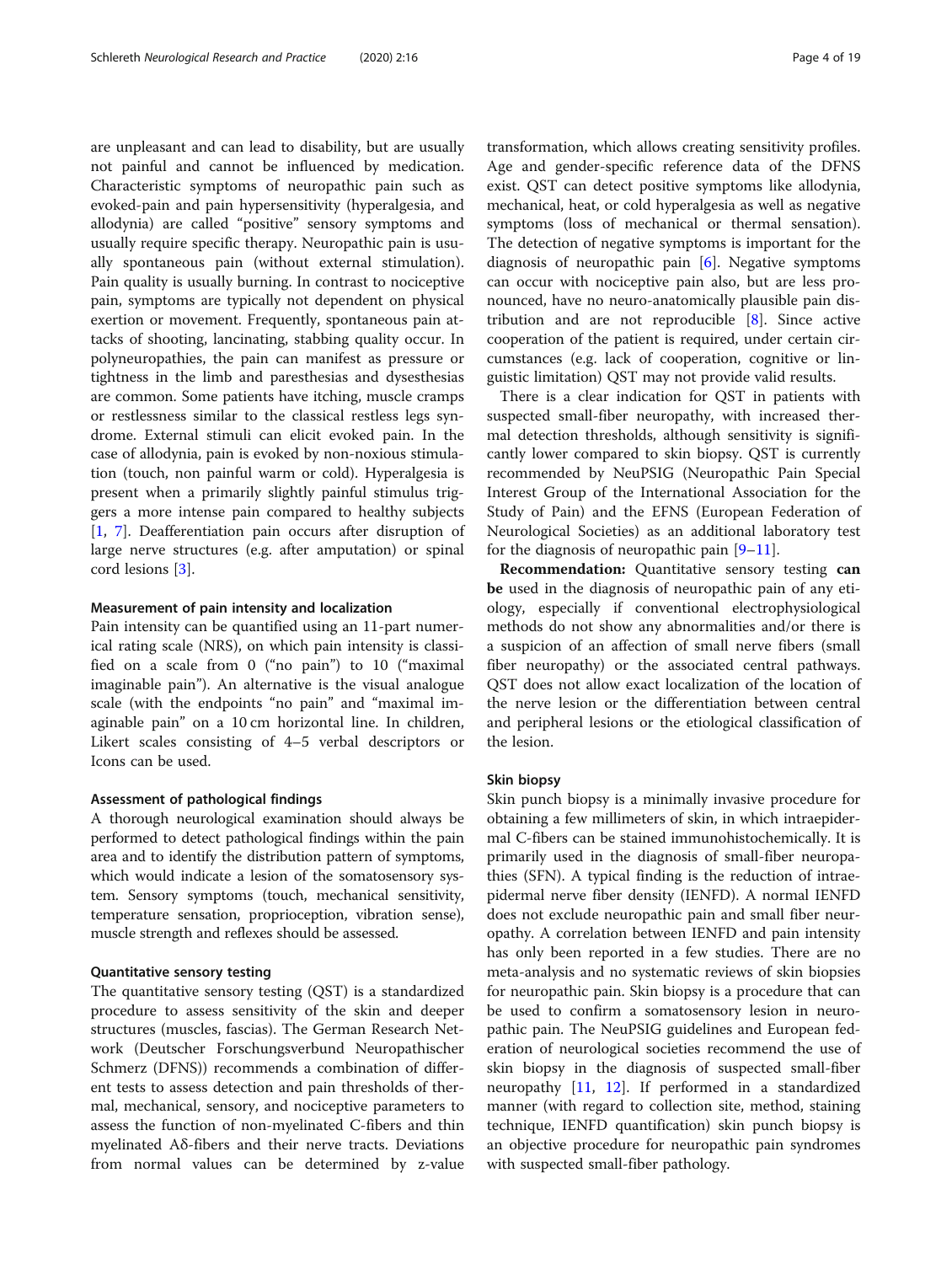Recommendation: Skin biopsy can be used in the diagnosis of neuropathic pain as well as small-fiber neuropathies, especially if other electrophysiological methods do not show any abnormalities and/or smallfiber pathology is suspected.

#### Laser-evoked potentials (LEP)

Laser-evoked potentials can measure the function of the nociceptive system objectively. After stimulation of the skin (e.g. hand), potentials can be recorded on the scalp with EEG similar to somatosensory evoked potentials (SEP). In contrast to SEP, in which a nerve is electrically stimulated (especially thickly myelinated, rapidly conducting A-beta-fibers), the nociceptors in the epidermis are directly stimulated thermally and without contact by laser, which induces a specific stimulation of thin Adelta- or C-fibers. This enables functional testing of thin nerve fibers and the spinothalamic tract. A lesion of the somatosensory pain pathways leads to latency delays and/or amplitude reductions. Special techniques are used to differentiate the function of A-delta and Cfibers. In contrast to SEP, LEP can be derived from skin areas at the trunk or the trigeminal region. LEP amplitudes are an objective marker of damage to the nociceptive pathways (the smaller the amplitude, the greater/ more relevant the damage), but less correlative of neuropathic pain intensity [[13\]](#page-15-0). They are typically not enlarged, but reduced in pathological cases and thus particularly sensitive to negative symptoms. Most studies used LEP for the diagnosis of small-fiber neuropathies, spinal cord and brainstem lesions [\[14](#page-15-0)]. LEP are recommended by the European federation of neurological societies (EFNS  $[10]$ ;) and the IASP  $[11]$  $[11]$  for the diagnosis of neuropathic pain. However, this examination can only be carried out in a few specialized centers.

Recommendation: Laser-evoked potentials (LEP) can be used in the diagnosis of neuropathic pain of any etiology. However, they are not routinely used due to the high technical and time expenditure involved.

#### Pain-related evoked potentials (PREP)

Pain-related evoked potentials (PREP) are derived by using concentric surface electrodes and stimulation with low electrical current intensities, which stimulate epidermal A-delta fibers. The generated potential can be derived at the Cz scalp electrode. To date, there are no meta-analyses and systematic reviews of the use of PREP in patients with neuropathic pain. It is not entirely clear whether PREP are derived from intraepidermal nerve endings of A-delta fibers or whether excitation of thickly myelinated dermal A-beta-fibers also occurs. In patients with neuropathic pain, PREP amplitudes were reduced compared to healthy individuals and correlated with pain severity [\[15](#page-15-0)]. In a study of patients with mixed neuropathy (small-fiber neuropathy and polyneuropathy), a reduction in PREP amplitudes was also shown to correlate with thermal perception thresholds and pain [[16\]](#page-15-0). It is a simple, inexpensive and non-invasive procedure, which is, however, susceptible to interference and is currently only available at specialized centers. The current data is not sufficient to prove selective stimulation of A-delta-fibers in PREP.

Recommendation: PREP can be used in the diagnosis of neuropathic pain of any etiology.

#### Corneal confocal microscopy

The in vivo corneal confocal microscopy (CCM) is a non-invasive, and rapid method for quantitative examination of the corneal nerve fibers of the subbasal plexus (between basal lamina and Bowman's membrane), which, however, must be performed by trained examiners under standardized conditions. The small nerve fibers originate from the ophthalmic nerve as a branch of the trigeminal nerve and correspond to A-delta and C-fibers with low-threshold polymodal receptors for nociceptive, mechanical and cold stimuli. The most important parameters measured in CCM are corneal nerve fiber length (CNFL), nerve fiber density (CNFD), and number of nerve branches (CNBD [\[17](#page-15-0)]; ). While some studies have shown an albeit moderate correlation between the results of CCM and the extent of the neuropathy  $[18]$  $[18]$ , the results on the correlation with intraepidermal nerve fiber density (IENFD) as the gold standard in the diagnosis of SFN are contradictory [[18,](#page-15-0) [19\]](#page-15-0).

Recommendation: CCM can be used in the diagnosis of neuropathic pain, especially if conventional electrophysiological methods do not show any abnormalities and/or there is a suspicion of an affection of small nerve fibers (SFN). It is important that CCM is performed by trained examiners and that ophthalmological abnormalities that lead to change in the corneal subbasal plexus are recorded and, if necessary, clarified (e.g. dry eye syndrome, contact lenses wearers, keratoconus, keratopathy, keratitis, ophthalmological surgery).

#### Axon reflex tests

By determining the size of the axon reflex erythema, the function of afferent peripheral C-fibers (nociceptors) can be investigated. When peripheral C-fibers are activated, the action potentials spread throughout the axonal tree in the skin. In terminal nerve endings the action potentials trigger the release of the neuropeptide calcitonin gene-related peptide (CGRP), which causes a vasodilation in the skin and becomes visible as redness (neurogenic flare) [[20,](#page-15-0) [21\]](#page-15-0). When C-fibers degenerate in the skin, the axon reflex erythema becomes smaller [\[22,](#page-15-0) [23](#page-15-0)]. The size of axon reflex erythema does not correlate with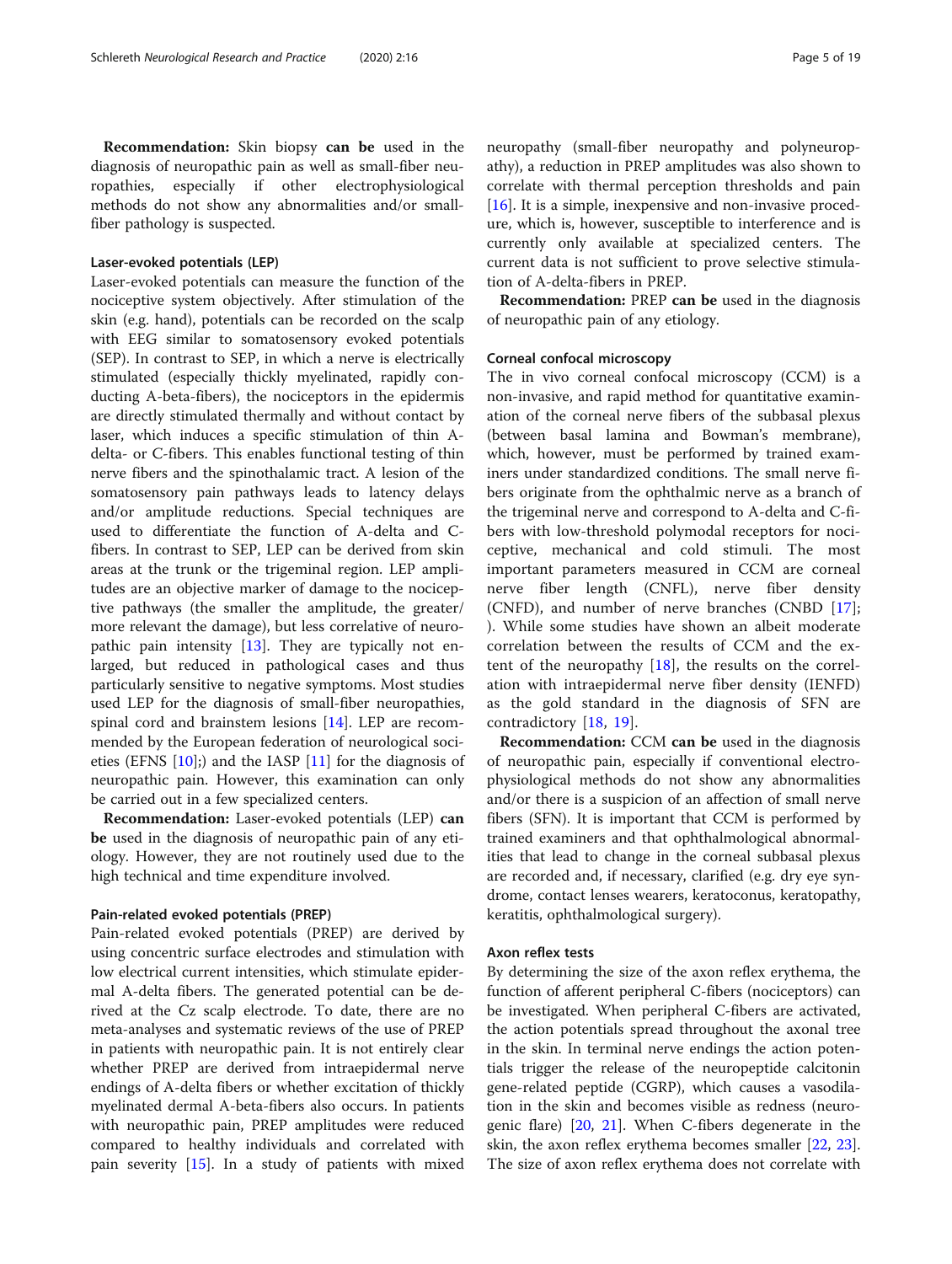the severity of spontaneous pain in patients with neuropathic pain [[24](#page-16-0), [25\]](#page-16-0). Axon reflex erythema can be elicited chemically, for example with histamine [[26\]](#page-16-0) and acetylcholine  $[27]$  $[27]$ , mechanically  $[28]$ , by heat  $[29]$  $[29]$ , or electrically. The extent of the skin reddening can be quantified by a laser-Doppler-Imager [\[30](#page-16-0)] or other methods such as laser speckle contrast analysis [\[31\]](#page-16-0). The measurement of the size of the axon reflex erythema is a functional, objective, and non-invasive method to assess afferent C-fiber function in humans, but is not clinically established and is only available in special centres for experimental purposes.

Recommendations: Axon reflex tests can be used in the diagnosis of neuropathic pain of any etiology.

#### Questionnaires

There are various questionnaires that can be used to assess neuropathic pain symptoms qualitatively and quantitatively. The following are frequently used for the screening of neuropathic pain: painDETECT [[32\]](#page-16-0), DN4: Douleur Neuropathique en 4 Questions [[33\]](#page-16-0), LANSS: Leeds Assessment of Neuropathic Symptoms and Signs [[34\]](#page-16-0). The extent of the neuropathic component of chronic pain syndromes can be assessed with the Neuropathic Pain Symptom Inventory (NPSI) [\[35\]](#page-16-0) and the NPS: Neuropathic Pain Scale [\[36](#page-16-0)]. Some of the questionnaires are filled out by the patient (painDETECT, NPSI, NPS), while others contain, in addition to the patient survey, some points that have to be filled out by the examiner after a short clinical examination (DN4, LANSS). In general, it is recommended to use scales to record pain characteristics, which are typical of neuropathic pain (positive and negative symptoms), to measure the intensity of pain, and to include a full body drawing to estimate the localization and spreading of the symptoms.

Since psychological and social factors can modulate and maintain the experience and behavior of the patient, it is also useful to record these factors. The pain questionnaire of the German Pain Society (Deutsche Schmerzgesellschaft; [www.dgss.org/deutscher-schmerzfragebogen/](http://www.dgss.org/deutscher-schmerzfragebogen/)), for example, is suitable for this. It includes questions about the emotional and functional impairment caused by the pain, a screening for anxiety or depression as a possible co-morbidity, as well as questions about quality of life and social situation, and allows assessment of the degree of chronification.

Recommendation: Standardized questionnaires for pain characterization should be used in the diagnosis of neuropathic pain of any etiology. They can provide a good overview of subjective pain perception and the psychosocial component of pain as a supplement to clinical diagnostics, but without clinical examination they are not suitable as the sole means of diagnosing neuropathic pain.

## Diagnosis of the underlying lesion or disease of the somatosensory system

The previously mentioned methods have focused on the detection of damage to the nociceptive system, in particular the afferent C- and A-delta-fibers, as the cause of neuropathic pain. The basis for further diagnostics is a complete neurological examination. Further apparatusbased examinations (somatosensory evoked potentials, neurography, imaging methods such as MRI or CT), laboratory or cerebral spinal fluid examinations should be performed depending on the patient's medical history and clinical findings. For details we refer to the guidelines for the corresponding diseases.

#### Therapy

## General recommendations for drug therapy

Realistic therapy goals for neuropathic pain are:

- Pain reduction by  $\geq 30\%$ <br>• Improvement of sleep  $\sigma$
- Improvement of sleep quality
- Improvement of quality of life
- Preservation of social activity and relationships<br>• Maintaining the ability to work
- Maintaining the ability to work
- Improved functionality

Neuropathic pain is a therapeutic challenge, since often freedom from pain cannot be achieved and, with all drug options, some patients respond poorly or suffer from intolerable side effects. The therapeutic goals must therefore be discussed realistically. Before starting therapy, potential side effects should be clarified to improve compliance. Patients should also be informed that the effect starts only after reaching an effective dose and with a time delay to avoid early discontinuation of potentially effective preparations. It may be useful and more effective to combine several drugs, as this may result in synergistic pain-relieving effects and the individual doses may remain lower [[37\]](#page-16-0).

The approval status of the individual substances must be taken into account, since some substances might be used off-label. To use them, the following off-label use criteria must be met.

- 1. Established effect
- 2. Favorable benefit-to-risk profile
- 3. Missing alternatives individual healing attempt

In addition, the attending physician has a special duty to inform the patient of the possible consequences of off-label use (no manufacturer's liability etc.)

Anticonvulsants with effect on neuronal calcium channels Gabapentin and pregabalin bind with high affinity to the α2-δ-subunit of the voltage-gated calcium channels on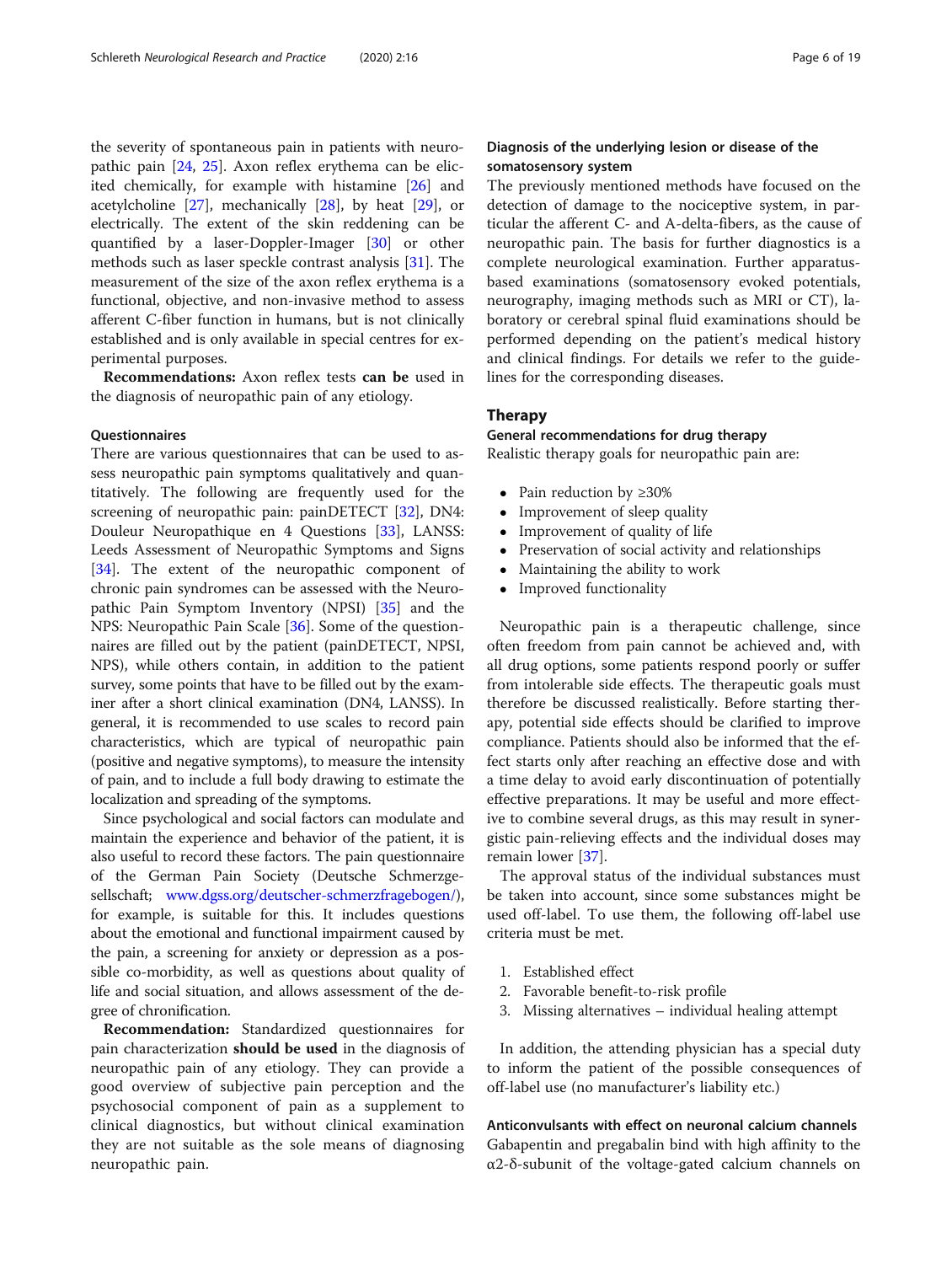peripheral and central nociceptive neurons, thereby reducing the activating calcium influx. A recent Cochrane meta-analysis of the effect of gabapentin [[38\]](#page-16-0) could demonstrate a significant pain reduction of > 30% only in PHN and painful diabetic neuropathy. Compared to placebo, gabapentin and pregabalin treatment was associated with more side effects, with severe side effects occurring in only 3%. Side effects included drowsiness, dizziness, edema, gait disturbances, and ataxia.

A further systematic review and meta-analysis [[39](#page-16-0)] showed a combined NNT of 6.3 for gabapentin and 8.3 for delayed release gabapentin or gabapentin-encarbil, with overall good tolerability. There was no evidence of different effects depending on the given dose. The NNT of pregabalin (150–600 mg/day) was 7.7 [\[39\]](#page-16-0). A better response was found at a daily dose of 600 mg compared to 300 mg.

The NeuPSIG recommendations [[39](#page-16-0)] strongly recommend the use of gabapentin (in a daily dose of 1200– 3600 mg, divided into three doses) and pregabalin (in a daily dose of 300–600 mg, divided into two doses). Gabapentin is approved for the treatment of peripheral neuropathic pain, and pregabalin for the treatment of peripheral and central neuropathic pain. It should be noted that the study situation is not sufficient for all neuropathic pain syndromes.

Recommendation: Gabapentin and pregabalin shall be used as first choice drugs for the treatment of chronic neuropathic pain of any etiology.

## Anticonvulsants with effect on sodium channels Sodium channel blockers: carbamazepine, oxcarbazepine, topiramate

Carbamazepine, oxcarbazepine and topiramate have a membrane-stabilising effect on voltage-gated sodium channels on sensitized nociceptive neurons in the peripheral and central nervous system, thus reducing their spontaneous activity. Topiramate also enhances the inhibitory effect of GABA by binding on  $GABA<sub>3</sub>$  receptors and inhibition of  $AMPA<sub>2</sub>$  receptors.

Carbamazepine A recent systematic review [[40](#page-16-0)] found that due to the lack of available studies, it is not possible to evaluate the evidence of carbamazepine in the treatment of painful diabetic neuropathy. The cross-over studies reporting a positive effect of carbamazepine in the treatment of painful diabetic neuropathy are over 40 years old. A Cochrane analysis [\[41\]](#page-16-0) and the NeuPSIG recommendations [\[39\]](#page-16-0) could not provide a valid assessment of the efficacy of carbamazepine in the treatment of neuropathic pain due to the lack of data.

The side effects of carbamazepine are unfavorable [[39\]](#page-16-0). Typical side effects are cognitive disturbances, dizziness, vertigo, fatigue, ataxia, gastrointestinal disorders, hyponatremia, blood count changes (especially leucopenia), liver damage, allergic skin reactions and cardiac arrhythmia [\[42,](#page-16-0) [43\]](#page-16-0). Contraindications are a pre-existing bone marrow lesion, history of allergic reactions to TCAs and simultaneous therapy with an MAO-inhibitor, nefazodone or reverse transcriptase inhibitors. Carbamazepine is an enzyme inductor of the cytochrome P450 system and can therefore interfere with other substances.

Dosage: Treatment is started with 100–200 mg carbamazepine (with extended release) and gradually increased to 600–1200 mg under laboratory (blood count, liver values, and electrolytes) and ECG controls. Carbamazepine is in Germany approved for the treatment of trigeminal and glossopharyngeal neuralgia, painful diabetic neuropathy and the treatment of epilepsy.

Recommendation: Carbamazepine cannot be generally recommended for the treatment of neuropathic pain of any etiology due to the limited evidence, but may be considered in individual cases. The unfavorable side effects, especially hyponatremia, and drug interactions must be taken into account.

For the efficacy in trigeminal neuralgia we refer to the corresponding guideline.

Oxcarbazepin The data regarding the efficacy of oxcarbazepine in neuropathic pain is insufficient. A Cochrane analysis of 2017 found little evidence for the efficacy of oxcarbazepine in painful diabetic neuropathy and radiculopathy with an NNTB of 6 (number needed to treat for an additional beneficial outcome) [[44\]](#page-16-0). A metaanalysis of three RCT found evidence that oxcarbazepine achieves pain reduction compared to placebo in the long-term treatment of painful diabetic neuropathy [\[42](#page-16-0)]. However, another meta-analysis of 3 studies showed that the reduction in pain intensity in painful diabetic neuropathy with oxcarbazepine, with a mean value of 5.93 points on a scale of 0–100, is very low compared to other pharmacotherapies [[45](#page-16-0)]. In patients with various types of peripheral neuropathic pain, the administration of oxcarbazepine has been shown to significantly reduce pain severity, especially when there is evidence of preserved nociceptive function in sensitized nociceptors [[46\]](#page-16-0). This could be relevant in painful diabetic neuropathy [\[47\]](#page-16-0). An RCT of 55 patients with spinal cord lesions showed that oxcarbazepine is more effective in the absence of stimulus-induced pain [[48\]](#page-16-0). However, the available data is inadequate for final conclusions regarding the pain phenotype [\[49](#page-16-0)].

Oxcarbazepine has an unfavorable side effect profile [[39\]](#page-16-0). Typical side effects are drowsiness, dizziness, headaches, nausea, vomiting, cognitive symptoms, hyponatremia, and severe allergic skin reactions.

Dosage: The therapy is started with 300 mg/day and increased to a maximum of 1800 mg/day in 2 single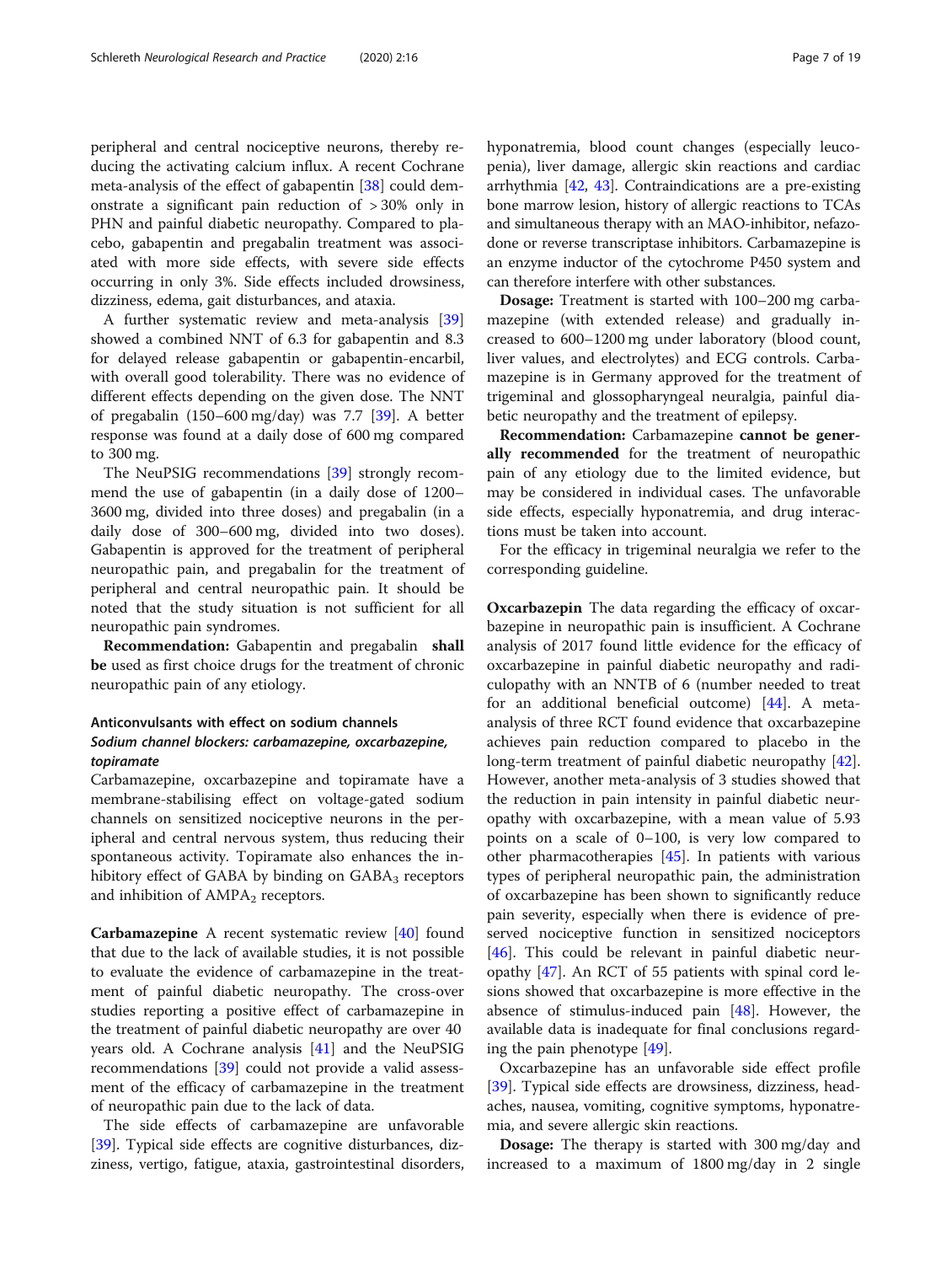doses. The therapeutic dosage is between 1200 and 1800 mg/day. Oxcarbazepine is only approved in Germany for the indication epilepsy, not for pain therapy.

Recommendation: Oxcarbazepine cannot be generally recommended for the treatment of neuropathy pain of any etiology due to the limited evidence, but may be considered in individual cases. The unfavorable side effect profile, especially hyponatremia, must be taken into account.

For the efficacy in trigeminal neuralgia, we refer to the corresponding guideline.

Topiramate No evidence for the efficacy of topiramate at doses of 100–400 mg/day in the treatment of painful diabetic neuropathy could be found in 3 high-quality, larger randomized, double-blind, placebo-controlled studies [[50](#page-16-0)]. A meta-analysis [\[42\]](#page-16-0) and a current systemic review [[40](#page-16-0)] found no evidence of efficacy of topiramate in painful diabetic neuropathy. For other neuropathic pain, 2 Cochrane analyses also showed no evidence for topiramate [[51](#page-16-0), [52](#page-16-0)]. A meta-analysis of 2 studies on pharmacotherapy for painful diabetic neuropathy showed that topiramate, with a mean value of 3.09 point on the VAS from 0 to 100, achieved the lowest pain reduction compared to other anticonvulsants and antidepressants [[45](#page-16-0)]. The side effect profile of topiramte is unfavorable [[39](#page-16-0)]. Typical side effects include cognitive symptoms, fatigue, loss of appetite, and gastrointestinal disorders. Severe skin and mucous membrane reactions and acute eye complications have been reported. Particular attention should be paid to topiramate-induced weight reduction.

Recommendation: Topiramate should not be used to treat neuropathic pain of any etiology.

## Lamotrigine/lacosamide/phenytoin Lamotrigine

In a Cochrane analysis, lamotrigine was not effective in the treatment of painful diabetic neuropathy [[53](#page-16-0)]. In a further meta-analysis [\[39](#page-16-0)] the NNT (for a pain reduction of  $>50\%$ ) is calculated at 17.8 (9.3-210), the NNH (number needed to harm) at 17.3 (11–44). The effect was observed from a dose of > 200 mg. A slow dosage due to the side effect of an allergic skin (in about 10% [[53\]](#page-16-0)) is additionally disadvantageous in clinical application. A small study on central post-stroke neuropathic pain (CPSP) showed a significant pain reduction of about 30% by lamotrigine. A pilot study on HIV neuropathy showed a significant reduction in pain (> 30%), but in a follow-up study this was the case only in the subgroup of patients under antiretroviral therapy. Lamotrigine is in Germany only approved for the treatment of epilepsy and bipolar disorders.

Recommendation: Lamotrigine cannot be generally recommended in the treatment of neuropathic pain of any etiology, but can be considered as off-label use (especially in HIV neuropathy, central post-stroke pain) in individual cases.

For the use in the therapy of trigeminal neuralgia we refer to the corresponding guideline.

#### Lacosamide

There are 3 meta-analyses for the efficacy of lacosamide in painful diabetic neuropathy [\[39](#page-16-0), [52](#page-16-0), [54](#page-16-0)]: In a Cochrane analysis, lacosamide at a dose of 400 mg led to a significant 30% reduction in pain with an NNT of 9.8 (5.7–36, RR: 1.28 CI 1.09–1.49). At the higher dose of 600 mg the NNT was lower, but the rate of side effects was also higher (NNT 4.3 (3.0–7.3, RR 1.8 CI 1.3–2.3) [[54\]](#page-16-0). Another Cochrane analysis, which included 2 studies on diabetic neuropathy, found a significant 50% reduction in pain at a dose of 400 mg lacosamide (NNT 10 (5.2–120, RR: 1.4 CI 1.01–1.9)), but the higher dose of 600 mg failed to demonstrate a 50% reduction in pain [[52\]](#page-16-0). The meta-analysis by Finnerup et al. did not found a significant effect for lacosamide (200, 400 und 600 mg) with respect to a pain reduction of 50% at an NNH of 8.6 (6.3–13; 1314 participants) and therefore does not recommend lacosamide in the therapy of neuropathic pain. In summary, the data is limited to painful diabetic neuropathy with a high NNT for the dose of 400 mg and inconsistent data for lacosamide 600 mg with a high NNT and a similar NNH of 8.6 (6.3–13) [[39](#page-16-0)].

Recommendation: Lacosamide cannot be recommended for the treatment of neuropathic pain of any etiology, as the available data is insufficient.

#### Phenytoin

For phenytoin, there are no studies of sufficient quality to assess its efficacy [[52](#page-16-0), [55\]](#page-16-0). Older, methodologically inadequate studies on efficacy in painful diabetic neuropathy provide contradictory results [[56,](#page-16-0) [57\]](#page-16-0). Phenytoin is, however, in Germany approved for central or peripheral neuropathic pain, when other treatments have not been successful or are not feasible.

Recommendation: Phenytoin should not be used in the therapy of chronic neuropathic pain.

For us in acute exacerbation of trigeminal neuralgia, please refer to the corresponding guideline.

#### Other anticonvulsants

#### Levetiracetam

In a meta-anaylsis of 7 RCT [[39](#page-16-0)], levetiracetam at a dose of 3000 mg did not reduce pain in different neuropathic pain conditions.

Recommendation: Levetiracetam should not be used to treat neuropathic pain of any etiology.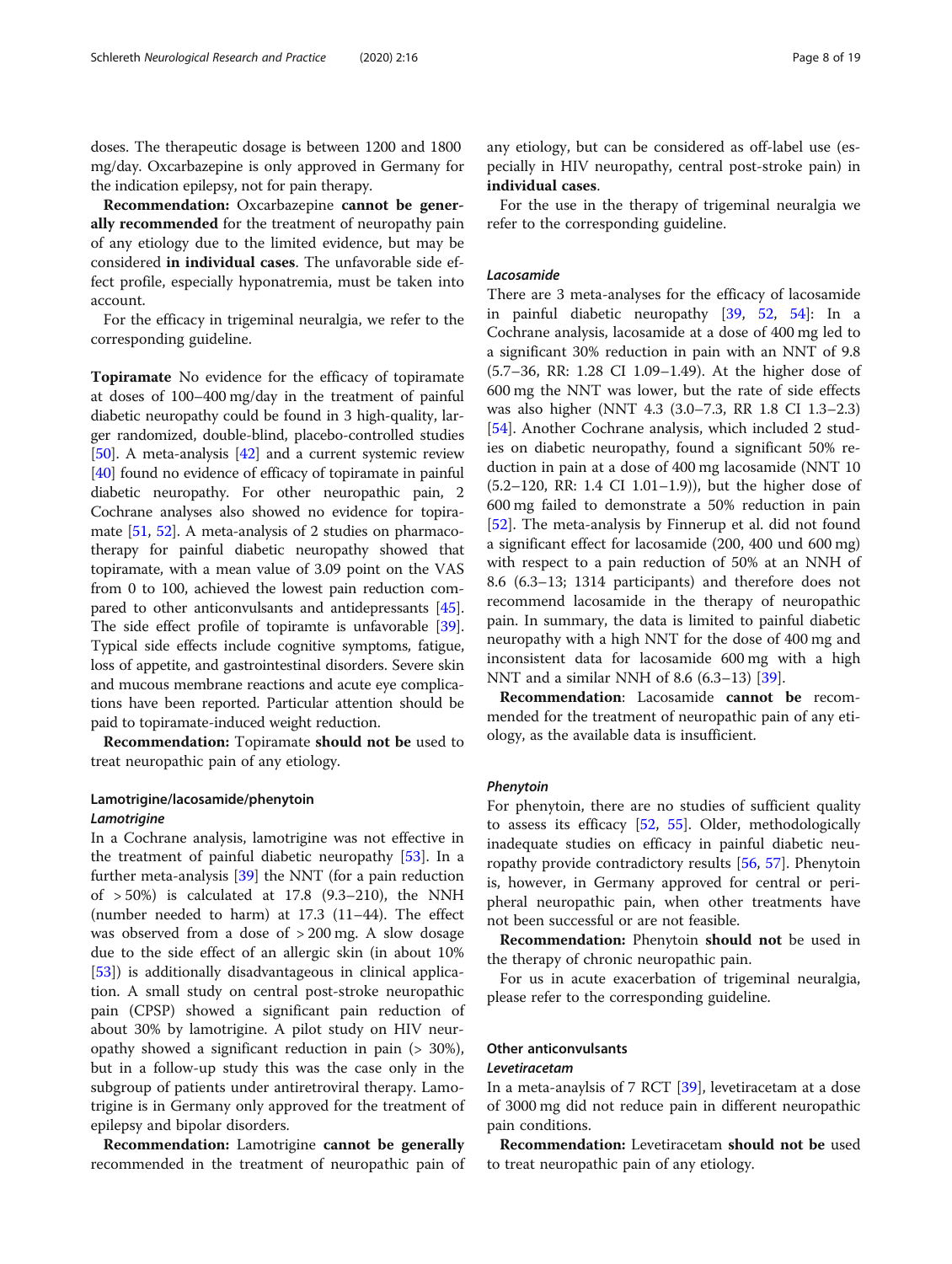#### Antidepressants

#### Tri−/tetrazyclic antidepressants

Several meta-analyses and a Cochrane analysis confirm the efficacy of tricyclic antidepressants, but emphasize that the evidence is based on several small studies and is therefore of only moderate quality and that the treatment effect has probably been overestimated [[39,](#page-16-0) [58](#page-16-0)– [60\]](#page-16-0). Tricyclic antidepressants have no direct antinociceptive properties. They are also effective in patients who do not have depression. The effect on neuropathic pain appears to occur earlier and at lower doses than the effect on depression. Tricyclic antidepressants (amitriptyline, imipramine and clomipramine) bind to norepinephrine and serotonin (5-HT) transporters. The reuptake of these neurotransmitters is inhibited, which activates descending noradrenergic inhibitory pathways [[39\]](#page-16-0). Tricyclic antidepressants also block sodium channels and thus inhibit ectopic discharges.

The number needed to treat (NNT) for a 50% pain reduction is lowest for tricyclic antidepressants. For amitriptyline, imipramine, and clomipramine, which inhibit norepinephrine and serotonin reuptake, a meta-analysis by Finnerup [\[39](#page-16-0)] shows that NNT is 2.1, whereas for pure norepinephrine reuptake inhibitors (nortriptyline and desipramine) it is 2.5. However, these studies were conducted some time ago with smaller patient numbers, with a cross-over design and without direct comparison with other substances. There are only 2 studies on imipramine and diabetic neuropathy, so no further statement on individual substances could be made in that meta-analysis. A distinction must be made between sedating (e.g. amitriptyline) and non-sedating (e.g. clomipramine) TCA. Amitripytline can be particularly helpful for insomnia due to neuropathic pain.

Dosage: Individual titration is required depending on the effect and side effects. Amitriptyline and imipramine have the advantage of being available as drops. Starting dose: 10–25 mg (extended release) at night or - depending on the active ingredient- also in the morning, dose increase very 3–5 days by 10–25 mg. In elderly patients lower doses should be used, especially at the beginning. Prior to treatment, an ECG should be obtained in all patients at cardiac risk and over 65 years of age. The effective and tolerable dosage is usually between 25 and 75 mg/day (sometimes even lower), depending on the active ingredient, either as a single dose or divided into 2–3 daily doses. Higher doses are only necessary it antidepressive effects are desired  $(> 150 \text{ mg/day})$ . Amitriptyline is in Germany approved for the treatment of neuropathic pain in adults, clomipramine and imipramine for long term pain management as part of an overall therapeutic concept, while trimipramine and nortriptyline are off-label in pain management. Important side effects are: Sedation, dry mouth, cognitive decline, weight gain, constipation, dizziness, orthostatic dysregulation, erectile dysfunction, micturition problems, nausea, tremor and cardiac side effects. Relative contraindications for tricyclic antidepressants include glaucoma, prostate hypertrophy, voiding disorders, an increased risk of seizures, thrombosis, thrombophlebitis, cardiac conduction disorders and heart failure as well as an increased risk of falls. If doses above 100 mg/day are used, regular ECG recordings are recommended, especially for older patients. Laboratory checks of transaminases and blood count before and during therapy are recommended.

The CYP-dependent enzymes lead to a variety of interactions. As an example, amitriptyline must not be combined with MAO-inhibitors (risk of serotonergic syndrome), other anticholinergic (increasing side effects) or adrenergic substances (risk of arrhythmia). Carbamazepine and barbiturates can lower the concentration of tricyclic antidepressants and reduce their effectiveness.

Recommendation: Tricyclic antidepressants shall be used as fist choice drugs for the treatment of neuropathic pain of any etiology.

In the risk-benefit assessment, however, the side effects, drug interactions and cardiac toxicity of TCA must be taken into account.

## Selective serotonin- and norepinephrine-reuptake inhibitors (SSNRI)

## Duloxetine

The analgesia is explained by the presynaptic reuptake inhibition of the monoaminergic neurotransmitters serotonin and norepinephrine and thus an amplification of the descending pain-inhibitory pathway. In patients with painful diabetic neuropathy, the SSNRI duloxetine is effective at doses of  $60-120$  mg per day  $[61-65]$  $[61-65]$  $[61-65]$  $[61-65]$  $[61-65]$ . A dose increase from 60 mg duloxetine per day (single dose) to 120 mg per day (spread over two daily doses) did not show a significantly stronger pain reduction in patients with diabetic neuropathy in a post-hoc analysis [\[66](#page-16-0)]. The number needed to treat (NNT) for at least 50% pain reduction after 12 weeks of treatment with duloxetine 60 mg vs. placebo is 5.7 and for duloxetine 120 mg 5.7 [\[64](#page-16-0)]. In a randomized, non placebo-controlled head-to-head study [[67\]](#page-16-0), there was no difference in analgesic efficacy between amitriptyline, duloxetine and pregabalin in patients with painful diabetic neuropathy. The intake of pregabalin led to an improvement in sleep continuity, that of duloxetine to a shortened sleep duration and an improvement in mobility. The frequency of side effects was increased with duloxetine compared to pregabalin. In daily practice, in the event of ineffectiveness or partial effectiveness, a substance from a different group of active substances should be used. Doses lower than 60 mg duloxetine per day are not effective in the treatment of painful diabetic neuropathy [\[68](#page-16-0)].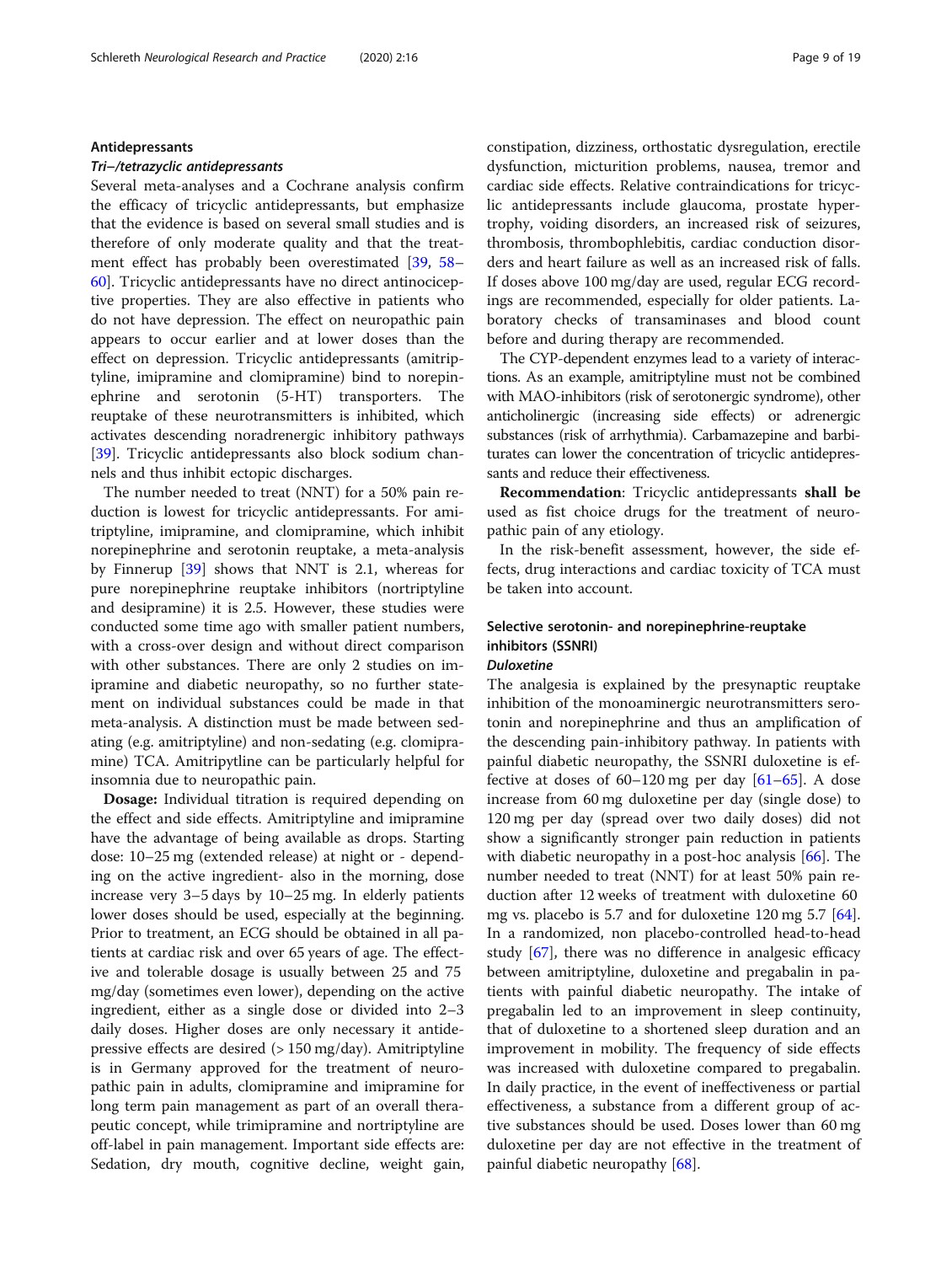Dosage: It is recommended to start the therapy with a dose of 30 mg in the morning and after 7–14 days increase to the target dose of 60 mg (up to 120 mg) as a single dose in the morning. A maximum dose of 120 mg can be administered. Duloxetine is in Germany approved for the treatment of diabetic neuropathy, depressive disorders and generalized anxiety disorders. All other indications are off-label use.

Serious side effects are rare [[68\]](#page-16-0); nausea and vomiting may occur, especially in the first few weeks. Increases in blood pressure can occur, therefore regular checks are recommended. A worsening of the diabetes may occur. In addition, fatigue, dizziness, increased sweating, dry mouth, constipation, reduced appetite, insomnia, diarrhea, disturbed consciousness and trembling, as well as an increase in intraocular pressure may occur. Before treatment, an ECG should be taken for all patients. Before and during therapy, regular laboratory tests of liver and kidney values and blood count should be performed [[69\]](#page-16-0). Contraindications are liver and severe kidney dysfunction and uncontrolled hypertension.

Interactions: Duloxetine should not be combined with serotonergically active substances, MAO inhibitors or St. Johns's wort. CYP1A2 inhibitors (e.g. ciprofloxacin) can lead to an increase in the active level of duloxetine. In smokers, the degradation of duloxetine is accelerated due to CPY1A2 induction, they have lower plasma levels and therefore an increase in dose to 120 mg should be considered. Duloxetine inhibits the breakdown of metoprolol and can therefore double its effective level and increase the risk of bleeding through simultaneous anticoagulation (especially warfarin).

Recommendation: Duloxetine shall be used as the first choice drug for treatment of neuropathic pain of any etiology.

#### Milnacipran

Evidence: There is currently no evidence of a significant effect of the SSNRI milnacipran in neuropathic pain compared to placebo. A Cochrane analysis identified a single study comparing milnacipran 100–200 mg per day with placebo for 6 weeks in patients with chronic back pain radiating to the leg or buttocks and found no evidence of efficacy [\[70\]](#page-16-0). In Germany, milnacipran is only approved for the treatment of major depression.

Recommendation: Milnacipran should not be used to treat neuropathic pain of any etiology.

#### Venlafaxine

Evidence: In a Cochrane meta-analysis there were indications that venlafaxine has positive effects on neuropathic pain. However, because some studies had methodological weaknesses and there was a risk of bias [[71\]](#page-16-0), the evidence for the efficacy of venlafaxine was insufficient. The effect of venlafaxine in chemotherapyinduced neuropathy was investigated in a randomized, double-blind study [\[72\]](#page-16-0). Venlafaxine was administered before the start of chemotherapy and on days 2–11 afterwards. The venlafaxine group achieved significantly more frequent symptom relief and improvement, but the number of patients examined was small and the duration of the study was short. For the treatment of chemotherapy-induced neuropathy, the S3 guideline "Supportive therapy in oncology patients" therefore recommends, according to expert opinion, that this therapy can be considered in the context of chemotherapyinduced neuropathy.

In patients with painful diabetic neuropathy, a doubleblind randomized study showed that venlafaxine is more effective than placebo [[73\]](#page-16-0). In a further study with crossover design, whose methodological quality was poorer and whose case numbers were smaller, patients with painful neuropathy of different etiology were treated with venlafaxine 225 mg/day compared to imipramine 150 mg/day or placebo [\[74\]](#page-16-0). The analgesic efficacy of venlafaxine in this study was better than that of placebo and did not differ significantly from imipramine. However, the methodological limitations of the study significantly limit the validity of the effect.

In Germany, venlafaxine is only approved for the treatment of major depression, generalized and social anxiety disorders and panic disorders.

Recommendation: venlafaxine cannot be recommended for the treatment of neuropathic pain due to insufficient data, but may be considered for off-label use in individual cases.

#### Selective serotonin reuptake inhitibors (SSRI)

The efficacy of selective serotonin reuptake inhibitors (SSRI, e.g. fluoxetine, fluvoxamine, citalopram, escitalopram, sertraline) in neuropathic pain has not be proven beyond doubt [[39,](#page-16-0) [75\]](#page-17-0). The studies conducted have been very small, not randomized and controlled or have shown no relevant effect [\[76](#page-17-0)–[79\]](#page-17-0).

Recommendation: SSRI such as citalopram/escitalopram, fluoxetine, fluvoxamine or sertraline should not be used in the treatment of neuropathic pain.

## Noradrenergic and specifically serotonergic antidepressants (NaSSA)

The efficacy of noradrenergic and specifically serotonergic antidepressants (NaSSA; z. B. mirtazapine) in neuropathc pain could not be proven beyond doubt, although these substances have the advantage over SSRIs af additionally influencing the noradrenergic transmitter system. A combination of mirtazapine and low-dose pregabalin has been shown to be helpful in the treatment of painful bone metastases with neuropathic pain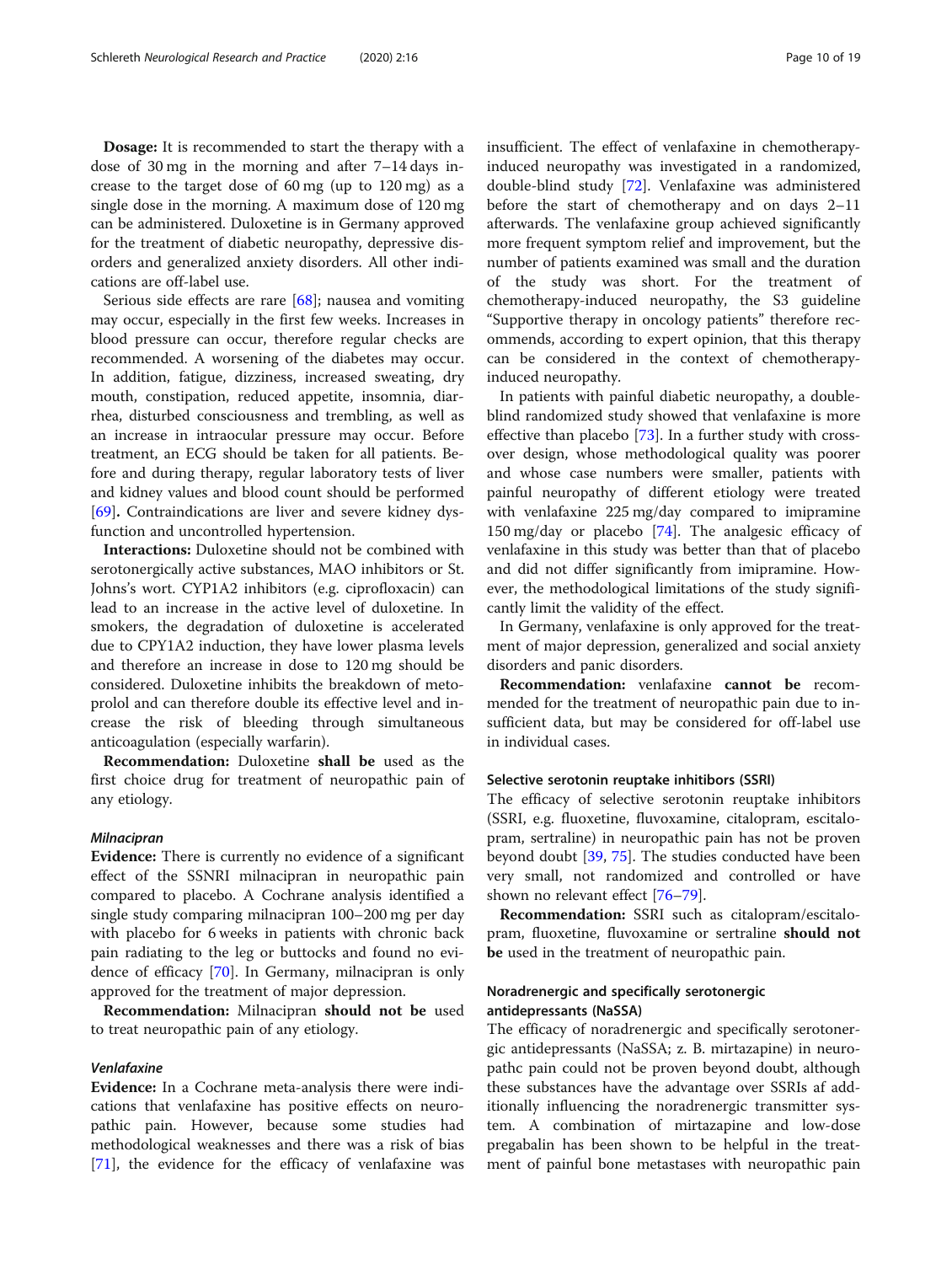component compared to monotherapy with pregabalin, although the study involving 37 patients was very small [[80\]](#page-17-0). However, further studies with larger patient cohorts are lacking.

Recommendation: NaSSA should not be used for neuropathic pain of any etiology.

#### **Opioids**

Opioids act as agonists mainly at the μ-opioid receptor in the central nervous system. Depending on the intrinsic activity at the receptor, a distinction is made between low-potency (weak) and high potency (strong) opioids. In addition, there are substances which, in addition to their action at the μ-receptor, act on the descending pain inhibitory system via noradrenergic and serotonergic reuptake inhibition.

In a consensus statement of the Canadian Pain Society [[81\]](#page-17-0), opioids are recommended as a second-choice treatment for chronic neuropathic pain. In contrast, a review article by Finnerup et al. [[39\]](#page-16-0) recommends weak opioids as second-line treatment, while strong opioids are only recommended as third-line medication. This graduation is justified by the potential for abuse of strong opioids in chronic use and the increasing mortality due to overdose. A meta-analysis by Sommer et al. [[82](#page-17-0)], showed that opioids in therapeutic use for chronic neuropathic pain (duration of the study was only 12 weeks) were superior to placebo in terms of efficacy, but inferior in terms of tolerability.

Tramadol is an opiate agonist with weak affinity to the μ-opioid receptor. The relative analgesic potency in relation to morphine is stated as 0.1. Tramadol also acts as a serotonin and norepinephrine reuptake inhibitor. This mechanism of action provides an additional analgesic and pain modulating effect via descending inhibiting pathways in the spinal cord. In a meta-analysis [[83](#page-17-0)], tramadol showed significant pain relief, although the evidence was limited due to the small number of participants.

Tapentadol also has a dual mechanism of action as a μ opioid receptor agonist (MPR) and norepinephrine reuptake inhibitor. So far, however, the evidence for the evaluation of tapentadol in the treatment of neuropathic pain is insufficient due to the limited data available [[84](#page-17-0), [85](#page-17-0)].

Cooper et al. [\[86](#page-17-0)] found in a Cochrane review insufficient evidence for the efficacy of morphine and oxycodone in the treatment of various neuropathic pain conditions, NNT 4.3 (95% CI 3.4–5.8) and NNH 11.7 (8.4–19.3) combined for oxycodone (10–120 mg/day) and morphine (90–240 mg/day). The maximum effect was shown at doses of 180 mg morphine or morphine equivalent without additional benefit at higher doses.

For oxycodone, a Cochrane review [[87](#page-17-0)] showed an improved outcome (NNTB 5.7) in diabetic neuropathy

or postherpetic neuralgia, but the evidence was not considered sufficient for recommendation.

In a systematic review concerning the importance of hydromorphone in the treatment of neuropathic pain [[88\]](#page-17-0), only one post-hoc analysis out of 4 RCTs could be included with a positive effect. On the basis of the data available, however, the efficacy of hydromorphone cannot be assessed with certainty.

In a systematic review of buprenorphine [[89\]](#page-17-0), none of 11 published studies met the inclusion criteria, therefore no statement could be made concerning the efficacy of buprenorphine in neuropathic pain.

In a systematic Cochrane review of **methadone** [[90](#page-17-0)], only 3 studies could be included, but their low methodological quality did not allow any statement about the efficacy of methadone in the treatment of neuropathic pain.

For the synthetic opioid fentanyl only one study on transdermally applied fentanyl was identified in a systematic review [[91\]](#page-17-0). Due to the low number of participants and the high number of dropouts, the quality of the study is considered low and the results cannot be assessed with certainty.

Opioids have been shown to be more effective than placebo in diabetic neuropathy and post-herpetic neuralgia, and positive data are also available for postamputation pain, back pain and spinal cord injury pain. Dosage recommendations are only available for morphine. However, there is no convincing evidence that morphine at doses of up to 180 mg/day is effective in the long-term treatment of neuropathic pain (at least 12 weeks and longer). However, this does not exclude the possibility that certain groups of patients may benefit from treatment with morphine. There is limited evidence for therapy with oxycodone, but a moderate benefit is seen in diabetic neuropathy or post herpetic neuralgia. There are too few studies available for hydromorphone to date to assess an effect on neuropathic pain. Weak opioids such as tramadol cause fewer undesirable side effects such as constipation or dizziness, but overall the evidence is insufficient. For buprenorphine, methadone and fentanyl, there is insufficient evidence for neuropathic pain. Due to adverse side effects, treatment with fentanyl led to premature termination of the study in half of the study participants.

Dosage: In short-term treatment doses of morphine above 180 mg/day or equipotential doses of other opioids should not be exceeded. In the case of treatment over longer periods of time, the spectrum of side effects (especially somnolence, sedation, constipation, and nausea) and the development of tolerance limit the analgesic benefit.

Recommendation: Low potency μ opioid receptor agonists and norephrine reuptake inhibitors such as tramadol as well as high potentcy opioids can be used as a third line treatment of neuropathic pain of any etiology.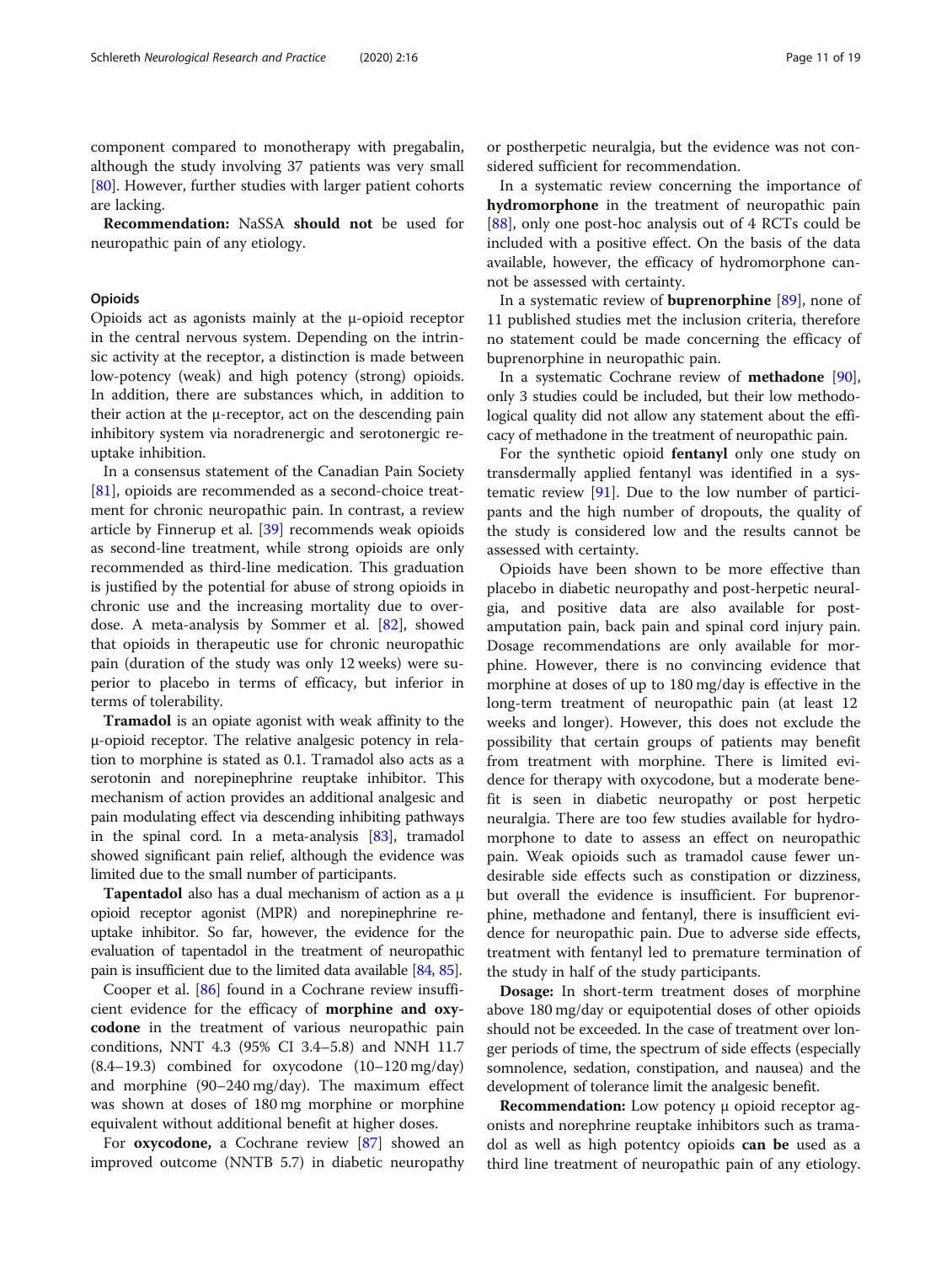Undesirable side effects, development of tolerance and comorbid additions can limit the application.

#### Cannabinoids

Cannabinoids are agonists at CB1 receptors in the CNS, spinal cord and peripheral nerves. They act by inhibiting neuronal excitability [\[92\]](#page-17-0). A meta-analysis of 11 studies found a significant, but clinically only small pain reduction by cannabinoids. In another meta-analysis [\[93](#page-17-0)] cannabinoids significantly reduced neuropathic pain, although the individual data were heterogeneous. Cannabis smoked or absorbed through mucous membranes seemed to be more effective than cannabis administered orally. In the meta-analysis by Petzke et al. [\[94\]](#page-17-0) cannabinoids also showed a significant reduction in pain, but this effect was not clinically relevant with an NNTB of 14, while the central nervous and psychiatric side effects were significantly and relevantly more frequent with an NNTH (number needed to treat for an additional harm) of 3 and 8 respectively. A meta-analysis on the use of inhaled cannabis found a significantly more frequent 30% pain relief among cannabinoids compared to placebo with an NNTB of 5.6; however, only very short term effects (between 5 h and a maximum of 2 weeks) were investigated and only 5 RCTs were included. The metaanalysis by Iskedjian et al. [[95\]](#page-17-0) also showed a significant, but only slightly pronounced effect of cannabinoids on pain intensity, which was no longer significant after correction for 2 studies that had allowed many other analgesics. A review by Hauser [[96\]](#page-17-0) summarized several meta-analyses and concluded that the data on the efficacy of cannabinoids are inconsistent. Overall, only few data on the long-term effect and long-term safety were available. In the NeuPSIG recommendations [[39](#page-16-0)], a weak recommendation is given against the use of cannabinoids, as only 2 of 9 studies examined had a positive effect, using the criterion of 50% pain reduction. According to the recommendations of the National Guidelines for Care in diabetic neuropathy (Nationale Versorgungsleitlinie), cannabinoids should not be used in painful diabetic neuropathy. In a recent Cochrane review, the 30% pain reduction was more frequent with cannabinoid use, but the effect was rather small with an NNTB of 11 and significantly more central side effects occurred with an NNTH of 3, so that the small effect of cannabinoids may be antagonized by the side effects [[97\]](#page-17-0). In an EFIC (European Pain Federation) position paper, cannabinoids should only be considered for neuropathic pain after failure of standard therapies in a multimodal setting [\[98](#page-17-0)].

Overall, several meta-analyses showed a reduction of neuropathic pain, but this effect was rather small and the therapy led significantly more often to central and psychiatric side effects.

In 2017 a new law came into force in Germany ("Cannabisgesetz, Cannabis Act"), which made cannabinoids (cannabis flowers, cannabis extracts, dronabinol, nabilone, nabiximols) reimbursable upon application to health insurance funds. The patient must submit a caseby-case application for the costs to be covered by the statutory health insurance. After approval, these substances can be prescribed by means of narcotic (BTM) prescription. It is still an off-label use, as none of these substances is approved for the indication "pain". The "Cannabis Act" obliges the prescribing physician to conduct an accompanying survey to record the success of the therapy.

Dosage: Available are dronabinol (semi-synthetically produced tetrahydrocannabinol (THC), dosage 2.5–10 mg/day), nabilone (fully synthetically produced THC, dosage 1–4 mg/day) and a combination of THC and cannabidiol (CBD, nabiximols) as an oromucosal spray [[94\]](#page-17-0). In addition, cannabis flowers and cannabis extracts can be prescribed, but note that the THC content varies depending on the flower variety and origin. Currently, only the combination (THC/CBD (nabiximols)) is approved as a nasal spray for the treatment of spasticity in multiple sclerosis (MS) at a dosage of 1–12 strokes/d (corresponding 2.7–32.4 mg THC/2.5–30 mg CBD).

Recommendation: Cannabionoids cannot be recommended for the treatment of neuropathic pain of any etiology, because the effect is rather small and the rate of side effects is high. Only in individual cases, in the event of failure of other pain therapies, can the use of cannabinoids as off-label therapy be considered within a multimodal therapy concept.

#### Alpha lipoid acid

Alpha lipoic acid is a radical scavenger. All studies have only been conducted in patients with diabetic neuropathy. A meta-analysis of 6 RCT showed a significant improvement in the total sum score (TSS), especially after i.v. administration [\[99](#page-17-0)]. A meta-analysis using 4 RCT also found a significant improvement in TSS; however, this effect was unlikely to be clinically relevant for oral administration with less than 30% improvement in TSS, while the effect was greater for i.v. administration (2 studies), so that this was classified as potentially effective. However, long-term data are not available [[100](#page-17-0)]. A meta analysis from 2004 [\[101](#page-17-0)] found a significant 50% response rate on the improvement in TSS. However, none of the included studies reported the amount of pain reduction or a 30% pain reduction, as only one cumulative score, TSS, was used, which is not very com-mon in other studies [[102](#page-17-0)]. The most recent metaanalysis with 5 RCTs found a significant effect on the pain subscore of TSS, but due to the short duration of the studies and a high risk of bias, the evidence level was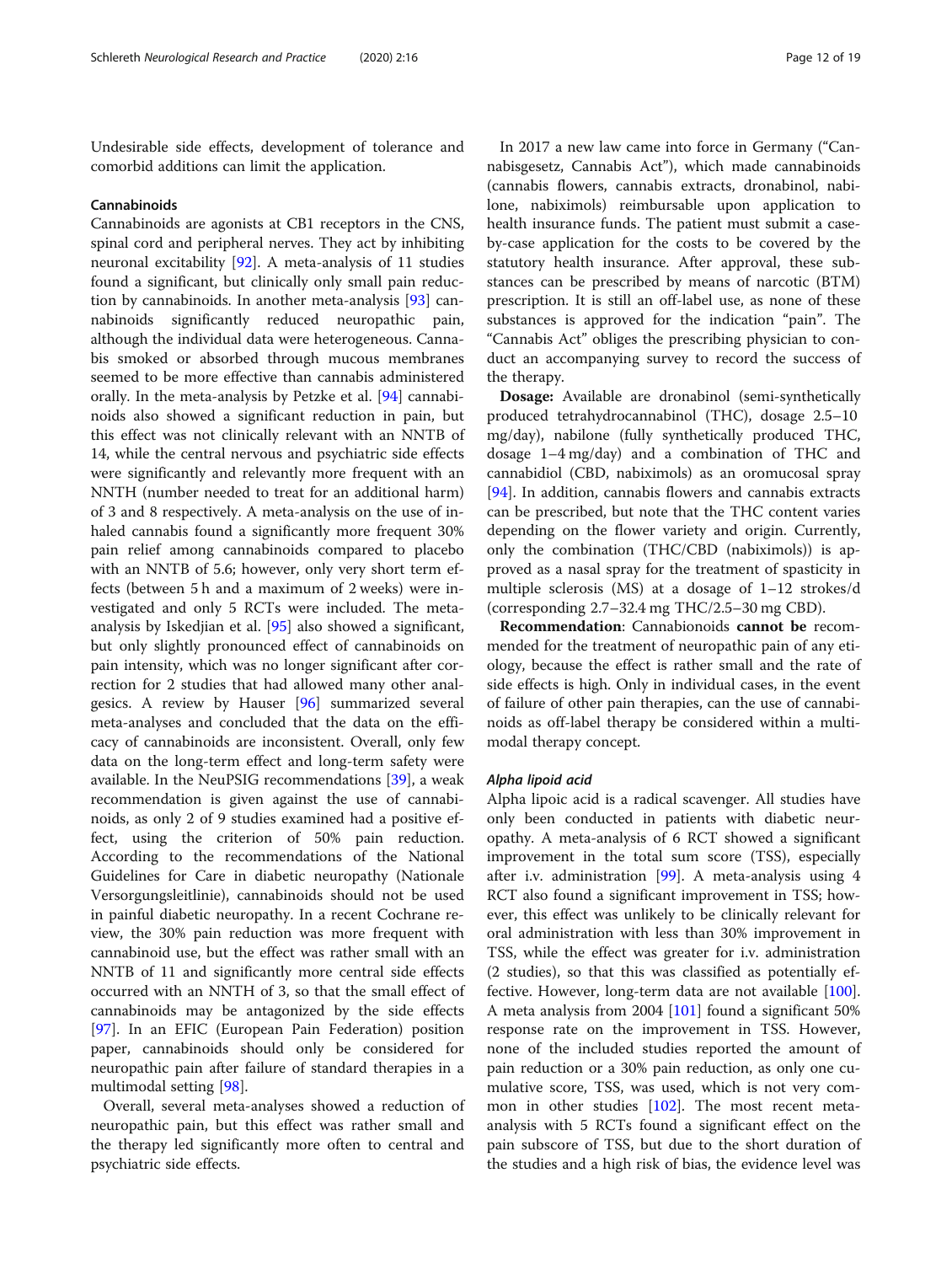assessed as low [[102](#page-17-0)]. A long-term study using 600 mg alpha lipoic acid daily vs. placebo for 4 years showed no effect on the primary endpoint (improvement in "composite score" consisting of neuropathy impairment score as a measure of negative symptoms and 7 neurophysiological tests) and the TSS; only the neuropathy impairment score itself was significantly improved and the therapy was well tolerated [[103](#page-17-0)].

Dosage: 600 mg alpha lipoic acid per day. In Germany the preparation is not reimbursable, but approved for the treatment of paresthesias in diabetic neuropathy.

Recommendation: Alpha lipoic acid cannot be recommended for the treatment of neuropathic pain of any etiology. An effect in diabetic neuropathy cannot be excluded. However, the evidence is not sufficient to generally recommend its use in diabetic neuropathy.

#### NMDA receptor antagonists

The effect is achieved by inhibition of the N-methyl-daspartate (NMDA) receptor and thus reduction of glutamate release, e.g. in the posterior horn of the spinal cord, but also in other parts of the CNS (Central nervous system). In a review article, different NMDA receptor antagonists were examined: Ketamine had a relevant analgesic effect in the intravenous application, memantine had no effect, methadone showed only a slight analgesic effect in 3 of 3 studies; amantadine had a slight effect in 2 of 3 studies, but only when applied intravenously. Overall, the studies were small and a metaanalysis was not feasible due to the heterogeneity of the data, which clearly limits the significance of the results [[104\]](#page-17-0). In a review of 12 studies with different oral NMDA receptor antagonists (memantine, magnesium and dextromethorphan) only 2 were positive. Overall the NNT was given as 5.0 (3.6–8.1) and the NNH as 9.4 (6.2–25); however, with inconsistent data, it was not possible to issue a NeuPSIG recommendation [\[39](#page-16-0)]. A small, uncontrolled study involving 32 patients showed an effect of ketamine in chronic neuropathic pain with an unacceptable high rate of side effects in both intravenous and oral therapy [\[105\]](#page-17-0). In another randomized study, intravenously administered ketamine was also effective, but with unacceptable side effects [[106](#page-17-0)].

Recommendation: NMDA receptor antagonists should not be used to treat chronic neuropathic pain of any etiology.

#### Non-opiod analgesics

Although 40% of patients with neuropathic pain take NSAIDs (non steroid analgesic anti-inflammatory drugs), there is little data on the efficacy of these drugs [\[107](#page-17-0)]. A Cochrane analysis on the use of NSAIDs in neuropathic pain could only include 2 studies of patients with back pain with a neuropathic component and PHN [\[108](#page-17-0)].

These data could not demonstrate a significant pain reduction by NSAIDs. Not a single study could be included in a Cochrane analysis of the use of paracetamol (acetaminophen) in neuropathic pain  $[109]$  $[109]$  $[109]$  and no relevant study could be found for metamizole. These drugs can have dangerous side effects such as kidney damage and bleeding, especially gastrointestinal bleeding, when used over a long period of time. Paracetamol can be hepatotoxic in high doses and metamizole has a risk of agranulozytosis, although rare.

Recommendation: Non-opioid analgesics (NSAIDs, Cox-2 inhibitors, paracetamol, metamizole) should not be used for the treatment of chronic neuropathic pain of any etiology, as there is no evidence of efficacy.

### Muscle relaxants

#### Baclofen

Baclofen is a specific agonist at the  $GABA_B$  receptor. Baclofen is approved for the treatment of spasticity. There are several studies on baclofen for the treatment of trigeminal neuralgia (for details see the guideline "trigeminal neuralgia" of the DGN), but no randomized placebo-controlled trials for the treatment of other neuropathic pain states, only some open studies.

Recommendation: Baclofen should not be used to treat neuropathic pain of any etiology.

#### Tizanidine and tolperisone

No studies could be found for these preparations, so that tizanidine and tolperisone will not be discussed further.

#### Flupirtine

The Pharmacovigilance Committee (PRAC) of the European Medicines Agency recommended 2018 to revoke the approval due to its hepatotoxic potential and the suppliers withdrew their preparations from the market in the EU (European Union). Therefore it is not discussed any further.

#### Benzodiazepines

Benzodiazepines are agonists at inhibitory GABA receptors in the CNS and act by inhibiting neuronal excitability. In a meta-analysis no controlled studies that met the requirements could be found [[110\]](#page-17-0).

Recommendation: Benzodiazepines should not be used to treat neuropathic pain of any etiology.

#### Topical therapies

#### Lidocaine patch

Lidocaine prevents the development of ectopic action potentials by blocking voltage-dependent sodium channels. In addition, a reduction in epidermal nerve fiber density has been described with prolonged use. The effectiveness of lidocaine patches (5%) in post-herpetic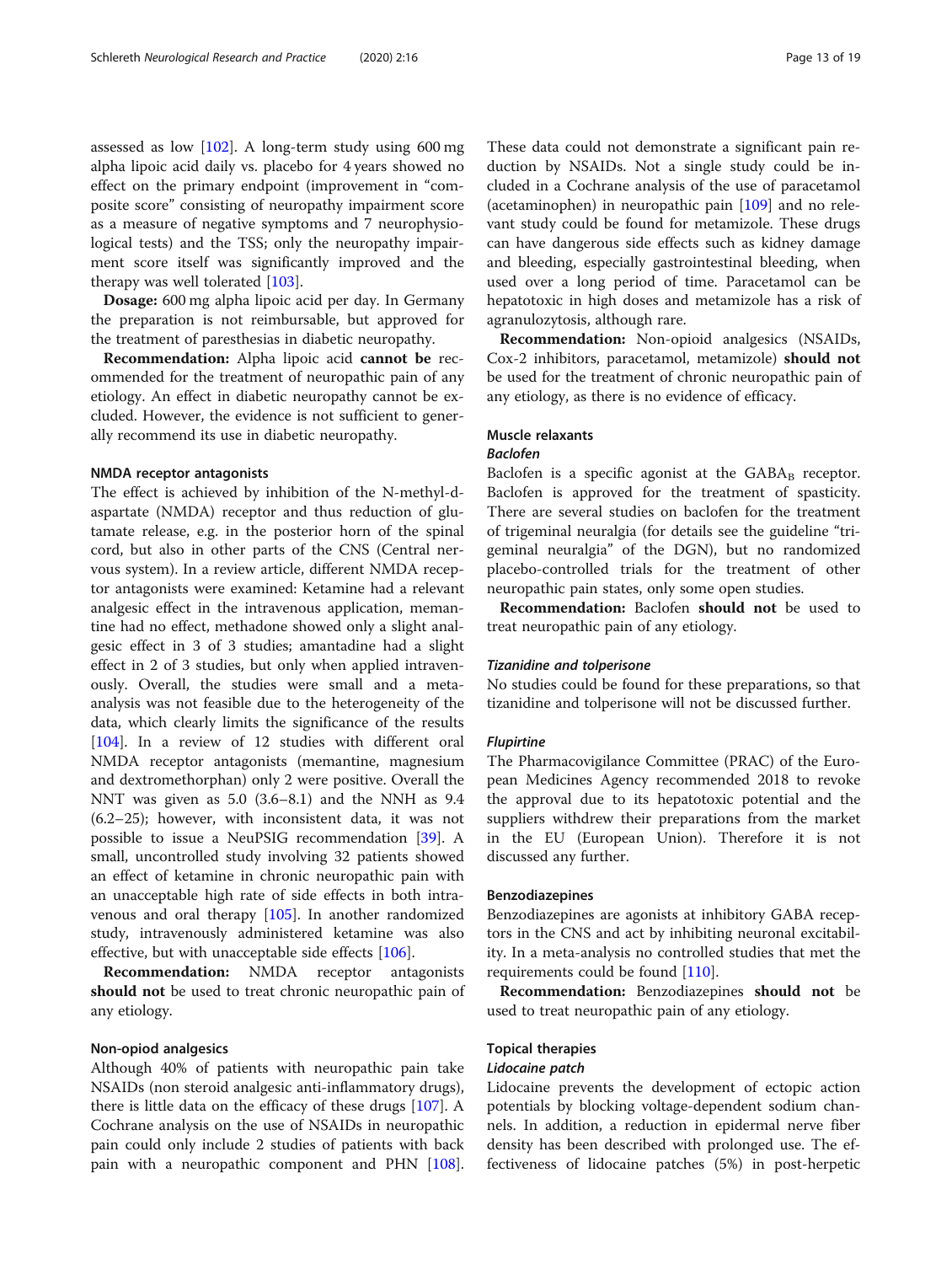neuralgia (PHN) has been demonstrated in several studies. Besides the local anesthetic effect, it offers protection against mechanical stimulation (mechanical dynamic allodynia), which is a common problem in PHN).

In patients with painful diabetic neuropathy, an open randomized trial showed an effect comparable to pregabalin after 4 weeks [[111\]](#page-17-0). However, a Cochrane-review could not provide sufficient evidence due to the poor quality of the randomized trials [\[112\]](#page-17-0). There are several reports of a positive effect and the spectrum of side effect is very small, therefore its use is recommended in many guidelines [\[39\]](#page-16-0).

**Dosage:** 1–3 patches  $(700 \text{ mg/patch}, 10 \times 14 \text{ cm})$  are applied to dry, intact, non-irritated skin in the painful area for 12 h. Between patches an application free interval of at least 12 h must be observed. The patches can be cut to size so that smaller areas can also be treated. A maximum of 3 patches can be applied every 24 h hours. Approval exists only for PHN; all other indications are off-label use.

Possible side effects are local skin reactions such as erythema, itching and very rarely blistering. Due to the low systemic absorption rate, no central side effects or interactions are expected, which is particularly beneficial in older patients [[39\]](#page-16-0). Overall, treatment with lidocaine patch can be considered safe [[113](#page-17-0)]. A tolerance development has not been described. Contraindications are intolerances and open skin wounds. The application site should be inspected as part of the follow-up examinations, in case of local skin reaction, the application area should be changed or a therapy break should be taken.

Recommendation: Lidocaine patch can be recommended as second line treatment of localized neuropathic pain. Its efficacy has been shown in particular in PHN. In PHN the primary used should also be considered.

#### Capsaicin

Capsaicin is the active ingredient of chili pepper and acts as a natural ligand of TRPV1 receptor (TRPV1; transient receptor potential cation channel subfamily V member 1). In a Cochrane review of 8 RCT in 2488 patients, the majority of patients showed a moderate to significant pain relief of the capsaicin 8% patch compared to placebo or patches containing only 0.04% capsaicin. However, the quality of the evidence was moderate to very low and the proportion of the patients who benefited from treatment was small. The effect of the capsaicin 8% patch was found to be similar to other treatment options for neuropathic pain [\[114](#page-17-0)]. In a systematic review and meta-analysis of the treatment of neuropathic pain which examined 229 studies a weak recommendation as a second choice drug war made [\[39](#page-16-0)]. In an early metaanalysis of the Qutenza Clinical Trials Database including 1458 patients in 7 studies, the authors conclude that capsaicin 8% is superior to a lower dose in patients with painful HIV neuropathy and PHN [[115](#page-17-0)]. In another systematic review of 25 studies with painful diabetic neuropathy, the capsaicin 8% patch was superior to placebo, better than pregabalin and gabapentin, and similar to duloxetine [\[116](#page-17-0)]. Overall, a reduction in neuropathic pain was shown in several meta-analyses. This effect was comparable to effects of oral medications for neuropathic pain with fewer side effects.

Dosage: Capsaicin 8% patch is available in Germany as a formulation containing 179 mg capsaicin. It is applied to the painful area of the body for a maximum of 60 min, with a maximum of 4 patches applied simultaneously. The patches can be cut to a smaller size. The treatment can be repeated every 90 days. Pre-treatment with lidocaine cream or oral analgesics can be performed. The patch is in Germany approved for the treatment of peripheral neuropathic pain in adults.

Recommendation: Capsaicin 8% patch can be recommended for the treatment of neuropathic pain of any etiology as second choice. The effect is comparable to that of established oral medications with good tolerability. Primary use should be considered for localized neuropathic pain.

#### Botulinumtoxin

Botulinum toxin (BTX) acts at the neuromuscular junction and blocks the release of acetylcholine from its presynaptic vesicles by cleaving the SNARE proteins (soluble N-ethylmaleimide), resulting in muscle paralysis. However, the effect on neuropathic pain appears to be independent of the effect on muscles [\[117\]](#page-17-0) and seems to be mediated by a reduction of the release of proinflammatory mediators from peripheral nerves and dorsal root ganglia (substance P, CGRP (calcitonin generelated peptide), glutamate).

A meta-analysis of 2 small studies with only 58 patients on diabetic neuropathy found a significant pain reduction without significant side effects [[118](#page-17-0)]. A further metaanalysis including 6 RCT on PHN and trigeminal neuralgia [[119](#page-17-0)], found a significant reduction in pain and a significant rate of patients with 50% pain relief, however, with risk of bias. In NeuPSIG recommendations [[39](#page-16-0)], NNT is calculated with 1.9 (4 RCT), but with one additional negative study, so that a weak recommendation is made for the use of BTX. A larger RCT in 66 patients with post-traumatic neuralgia, painful neuropathy or PHN found a significant pain reduction (NNT 2.5) [[120](#page-17-0)].

In summary, the data suggest that BTX is effective with a demonstrable 30% pain reduction, but the number of treated patients in the trials has been very small and in some cases a risk of bias has been described.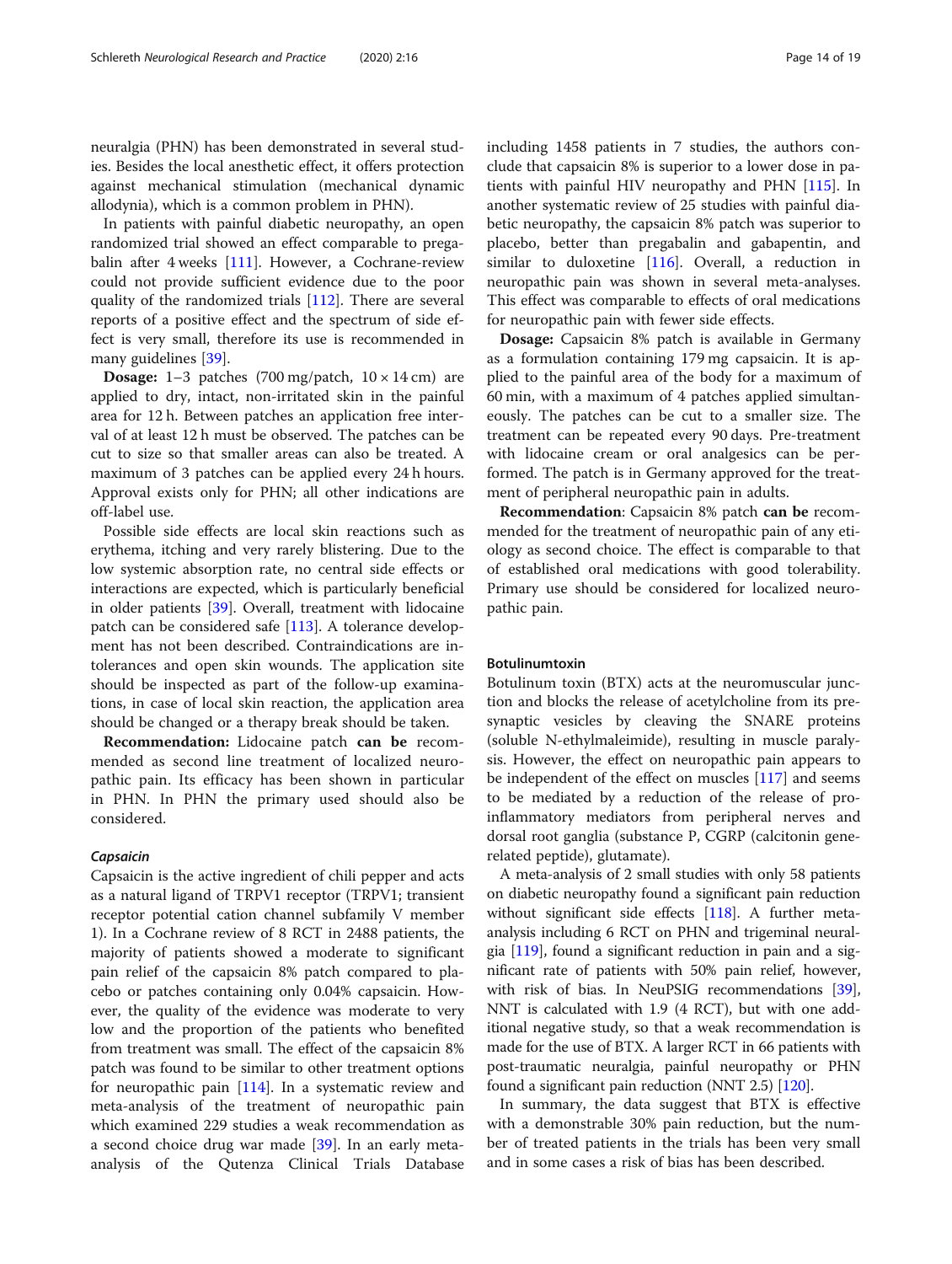Dosage: 50–200 units botulinum toxin A (onabutulinumtoxin A). BTX is not approved for this indication.

Recommendation: Botulinum toxin can be considered for the treatment of neuropathic pain of any etiology, but only as a third choice drug for focal limited pain in specialized centers.

#### Amitriptyline ointment

In a systematic review of 5 RCT and 2 uncontrolled studies no evidence of the efficacy of topically applied amitriptyline could be found, whereas positive effects were only reported by individual case reports and therefore showed a high risk of bias [\[121](#page-17-0)]. In a small randomized placebo-controlled study, the topical application of amitriptyline had no analgesic effect in contrast to lidocaine [[122\]](#page-17-0).

Recommendation: The topical application of amitriptyline ointment should not be used for the treatment of chronic neuropathic pain of any etiology.

#### Transcutaneous electrical nerve stimulation (TENS)

The mode of action of TENS is controversially discussed in the literature. The effect depends on the stimulus frequency. Low frequency stimulation (1–10 Hz) excites especially A- and A-delta fibers and high frequency stimulation (about 80–150 Hz) rather A beta fibers. This leads to a modulation of the spinal nociceptive transmission. Low-frequency stimulation induces the release of dynorphin. In addition to these spinal effects, the descending pain modulation is probably also activated by TENS (especially by low frequency stimulation).

In TENS application, peripheral nerves are electrically stimulated via skin electrodes. The electrical impulses of the various battery-powered stimulation devices are variable in stimulus form, amplitude, impulse duration and frequency. Stimulation is either performed directly above the pain area or above the main nerve trunk that innervates the pain area. The stimulus induced paresthesias should always cover the pain area. Sometimes, stimulation is also effective contralateral to the pain area. There are only few controlled studies. In a recent Cochrane meta-analysis, it is stated that the quality of the available studies on the effectiveness of TENS in neuropathic pain is low [\[123](#page-17-0)]. In conclusion, an analgesic effect of active TENS was found in comparison to a sham-stimulation. However, from the perspective of evidence-based medicine, it was not possible to make a reliable statement regarding efficacy [[123](#page-17-0)].

Therapeutic approach: Despite long experience with TENS, its success in individual cases cannot be predicted. Correspondingly, test stimulation is necessary prior to prescription. A pain reduction is reported in up to 60% of all patients with various pain syndromes. However, it should be avoided to stick the electrodes directly above areas with allodynia. In PHN, TENS helps especially in patients with preserved sensitivity. Even in central pain, occasional effects of TENS were observed. In most cases TENS is applied 2–4 times a day for about 30 min.

Recommendation: TENS (transcutaneous electrical nerve stimulation) cannot be recommended for the treatment of neuropathic pain of any etiology due to the lack of evidence. Since some studies suggest, that it might be effective, its use may be considered in individual cases.

#### Various therapies

The intravenous administration of lidocaine and the topical application of ambroxol, clonidine, ketamine and acetylsalicylic acid is not discussed due to the lack of data.

#### Psychotherapeutic interventions

Like other chronic pain disorders, neuropathic pain can only be understood considering the "bio-psycho-social pain model". Although there are no RCT studies on specific psychological risk factors for development and chronification for most of the neuropathic pain conditions, there is clinical consensus that neuropathic pain is associated with psychological symptoms (depression, anxiety, impulse control disorders etc.) to varying degrees. Pain psychotherapy is therefore an important and a central component of a multidisciplinary therapy concept. Psychotherapeutic interventions are usually of crucial importance for the overall success of pain management, as they can also contribute to improved acceptance, compliance and quality of life of patients.

A Cochrane analysis [[124](#page-17-0)] found only 2 studies with a total of 105 participants that fulfilled the inclusion criteria: In a multicenter RCT study, the short and longterm effects of cognitive behavioral therapy were compared to a waiting control group with 61 patients with pain after spinal cord injury (SCI) [\[125](#page-17-0)]. The other RCT [[126\]](#page-18-0) tested the efficacy of psychotherapeutic group intervention in 24 patients with burning mouth syndrome compared to 20 patients who received placebo medication only. Both studies could not provide sufficient evidence for the explicit benefit of psychotherapeutic treatment compared, but were also subject to a high bias.

Recommendation: Psychotherapeutic treatment approaches can be used in the treatment of neuropathic pain of any etiology. So far, however, a 30% reduction of pain could not be proven due to the insufficient data available. Nevertheless, pain psychotherapy represents an important therapeutic option, especially in the context of interdisciplinary multimodal treatment.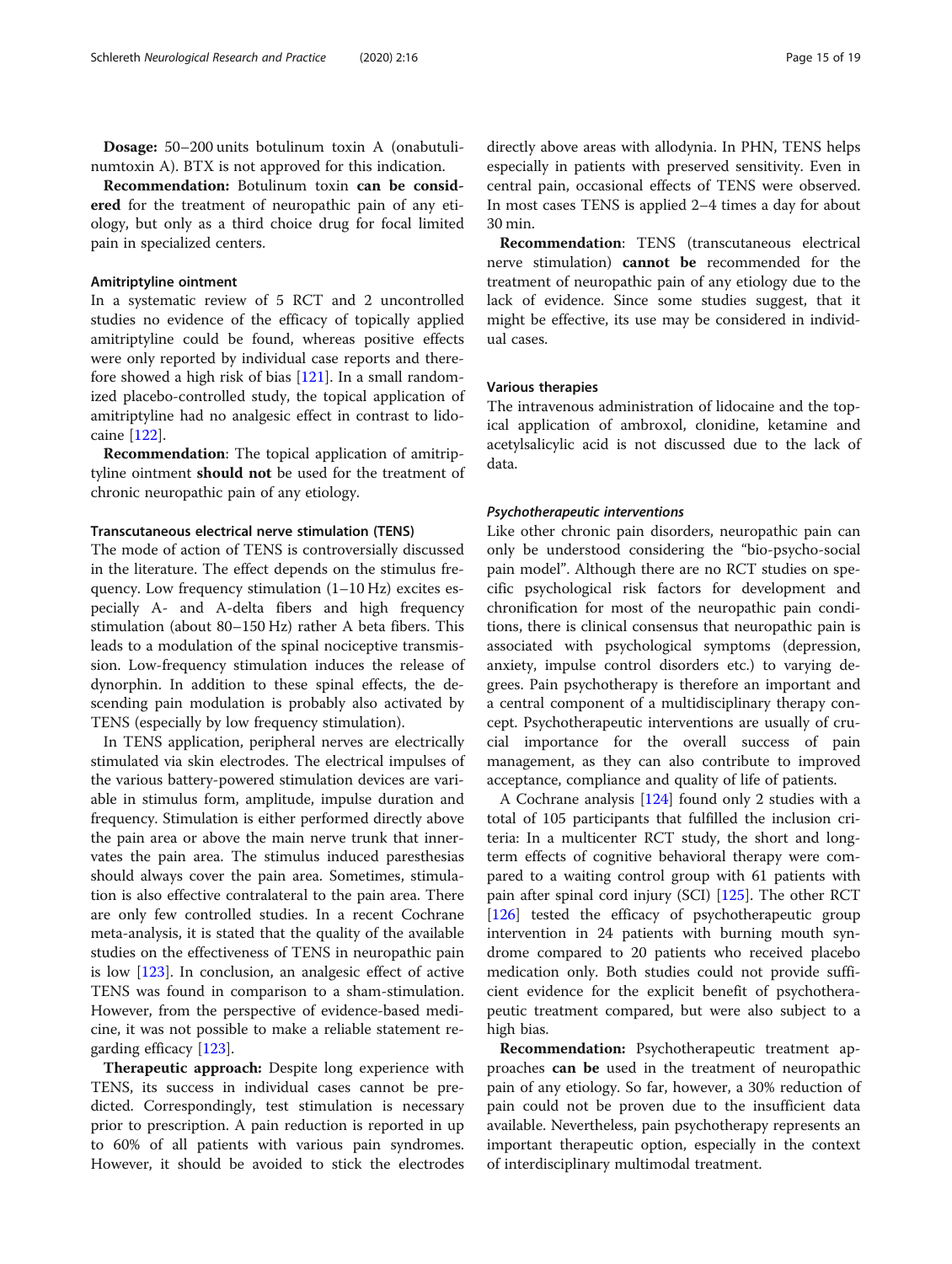#### <span id="page-15-0"></span>Multimodal pain therapy

The basis for multimodal pain therapy is a "bio-psychosocial model" of pain development [[127](#page-18-0)]. In addition to physiotherapy and occupational therapy, psychological support is also important. However, the data regarding multimodal pain therapy for neuropathic pain is very limited. A small but uncontrolled study showed a longlasting positive effect of multidisciplinary cognitive behavioral therapy [\[128\]](#page-18-0)., while another study found no clear pain reduction, but an improvement in coping strategies in an interdisciplinary pain program [[129\]](#page-18-0).

Recommendation: The available data regarding a 30% pain reduction for the use of multimodal pain therapy is not sufficient to be able to derive a general recommendation. Nevertheless, multimodal pain therapy is an important therapeutic option for chronic neuropathic pain that is difficult to treat.

#### Acknowledgments

We thank all contributing authors, who participated in the preparation of the guidelines: Frank Birklein, Department of Neurology, University medical Center of the Johannes Gutenberg-University Mainz, Germany; Prof. Dr. Gunnar Wasner, Kiel, Germany; Janne Gierthmühlen, Department of Neurology, University Hospital Schleswig-Holstein, Campus Kiel, Germany; Christian Maihöfner, Department of Neurology, Hospital Fürth, Germany; Elena Enax-Krumova, Department of Neurology, BG University Hospital Bergmannsheil Bochum, Germany; Christian Geber, DRK- pain center, Mainz, Germany; Heidi Krämer-Best, Department of Neurology, University hospital, Gießen, Germany; Ulf Baumgärtner, Department of Neurophysiologiy, University Medical Center Mannheim, Germany; Barbara Namer, Institute for physiology and pathophysiology, University Erlangen, Germany; Rita Laufenberg-Feldmann, department of anesthesiology, University medical Center of the Johannes Gutenberg-University Mainz, Germany; Marion Ferner, department of anesthesiology, University medical Center of the Johannes Gutenberg-University Mainz, Germany; Nurcan Üceyler, Department of Neurology, University Hospital Würzburg, Germany; Jule Frettlöh, German Federation for psychological pain therapy (Deutsche Gesellschaft für psychologische Schmerztherapie und -forschung (DGPSF e. V.), Germany; Susanne Renaud, Department of Neurology, Hopital Neuchatelois, Switzerland; Jens A. Petersen, Neuro center Bern, Switzerland; Stefan Quastoff, department of Neurology, University Hospital Graz, Austria; Heike Norda (Schmerzlos e. V, Germany); Birgitta Gibson (Deutsche Schmerzliga e. V.)

#### Author's contributions

Tanja Schlereth wrote a short form of the original DGN guideline and translated it to english (all contributing authors of the full version of the guideline are stated in the guideline report on the DGN homepage and in the acknowledgment section below). The author(s) read and approved the final manuscript.

#### Funding

There was no funding.

#### Availability of data and materials

The original and complete version of the guideline and the guideline report are available in German via the homepage of the DGN (Deutsche Gesellschaft für Neurologie).

#### Ethics approval and consent to participate

Since only available data was reviewed in a guideline and no study was performed, no ethical approval is necessary.

#### Consent for publication

No consent needed since no individual data are shown.

#### Competing interests

There are no competing interests.

#### Received: 16 March 2020 Accepted: 3 May 2020 Published online: 10 June 2020

#### References

- 1. Treede, R. D., et al. (2008). Neuropathic pain: Redefinition and a grading system for clinical and research purposes. Neurology, 70(18), 1630–1635.
- 2. van Hecke, O., et al. (2014). Neuropathic pain in the general population: A systematic review of epidemiological studies. Pain, 155(4), 654–662.
- 3. Baron, R., Binder, A., & Wasner, G. (2010). Neuropathic pain: Diagnosis, pathophysiological mechanisms, and treatment. Lancet Neurology, 9(8), 807– 819.
- 4. Colloca, L., et al. (2017). Neuropathic pain. Nature Reviews. Disease Primers, 3, 17002.
- 5. van Hecke, O., et al. (2015). Neuropathic pain phenotyping by international consensus (NeuroPPIC) for genetic studies: A NeuPSIG systematic review, Delphi survey, and expert panel recommendations. Pain, 156(11), 2337– 2353.
- 6. Finnerup, N. B., et al. (2016). Neuropathic pain: An updated grading system for research and clinical practice. Pain, 157(8), 1599–1606.
- 7. Maier, C., et al. (2010). Quantitative sensory testing in the German research network on neuropathic pain (DFNS): Somatosensory abnormalities in 1236 patients with different neuropathic pain syndromes. Pain, 150(3), 439–450.
- 8. Westermann, A., et al. (2011). Pain-associated mild sensory deficits without hyperalgesia in chronic non-neuropathic pain. The Clinical Journal of Pain, 27(9), 782–789.
- 9. Backonja, M. M., et al. (2013). Value of quantitative sensory testing in neurological and pain disorders: NeuPSIG consensus. Pain, 154(9), 1807– 1819.
- 10. Cruccu, G., et al. (2010). EFNS guidelines on neuropathic pain assessment: Revised 2009. European Journal of Neurology, 17(8), 1010–1018.
- 11. Haanpaa, M., et al. (2011). NeuPSIG guidelines on neuropathic pain assessment. Pain, 152(1), 14–27.
- 12. Lauria, G., et al. (2010). European Federation of Neurological Societies/ peripheral nerve society guideline on the use of skin biopsy in the diagnosis of small fiber neuropathy. Report of a joint task force of the European Federation of Neurological Societies and the Peripheral Nerve Society. Eur.J.Neurol., 17(7), 903–909.
- 13. Garcia-Larrea, L., et al. (2002). Laser-evoked potential abnormalities in central pain patients: The influence of spontaneous and provoked pain. Brain, 125(Pt 12), 2766–2781.
- 14. Valeriani, M., et al. (2012). Clinical usefulness of laser evoked potentials. Neurophysiologie Clinique, 42(5), 345–353.
- 15. Omori, S., et al. (2017). Pain-related evoked potentials after intraepidermal electrical stimulation to Adelta and C fibers in patients with neuropathic pain. Neuroscience Research, 121, 43–48.
- 16. Hansen, N., et al. (2015). Amplitudes of pain-related evoked potentials are useful to detect small fiber involvement in painful mixed fiber neuropathies in addition to quantitative sensory testing - an electrophysiological study. Frontiers in Neurology, 6, 244.
- 17. Cruzat, A., Qazi, Y., & Hamrah, P. (2017). In vivo confocal microscopy of corneal nerves in health and disease. The Ocular Surface, 15(1), 15–47.
- 18. Ziegler, D., et al. (2014). Early detection of nerve fiber loss by corneal confocal microscopy and skin biopsy in recently diagnosed type 2 diabetes. Diabetes, 63(7), 2454–2463.
- 19. Chen, X., et al. (2015). Small nerve fiber quantification in the diagnosis of diabetic sensorimotor polyneuropathy: Comparing corneal confocal microscopy with intraepidermal nerve fiber density. Diabetes Care, 38(6), 1138–1144.
- 20. Weidner, C., et al. (2000). Acute effects of substance P and calcitonin generelated peptide in human skin--a microdialysis study. The Journal of Investigative Dermatology, 115(6), 1015–1020.
- 21. Fuller, R. W., et al. (1987). Sensory neuropeptide effects in human skin. British Journal of Pharmacology, 92(4), 781–788.
- 22. Kramer, H. H., et al. (2004). Electrically stimulated axon reflexes are diminished in diabetic small fiber neuropathies. Diabetes, 53(3), 769–774.
- 23. Bickel, A., et al. (2009). C-fiber axon reflex flare size correlates with epidermal nerve fiber density in human skin biopsies. Journal of the Peripheral Nervous System, 14(4), 294–299.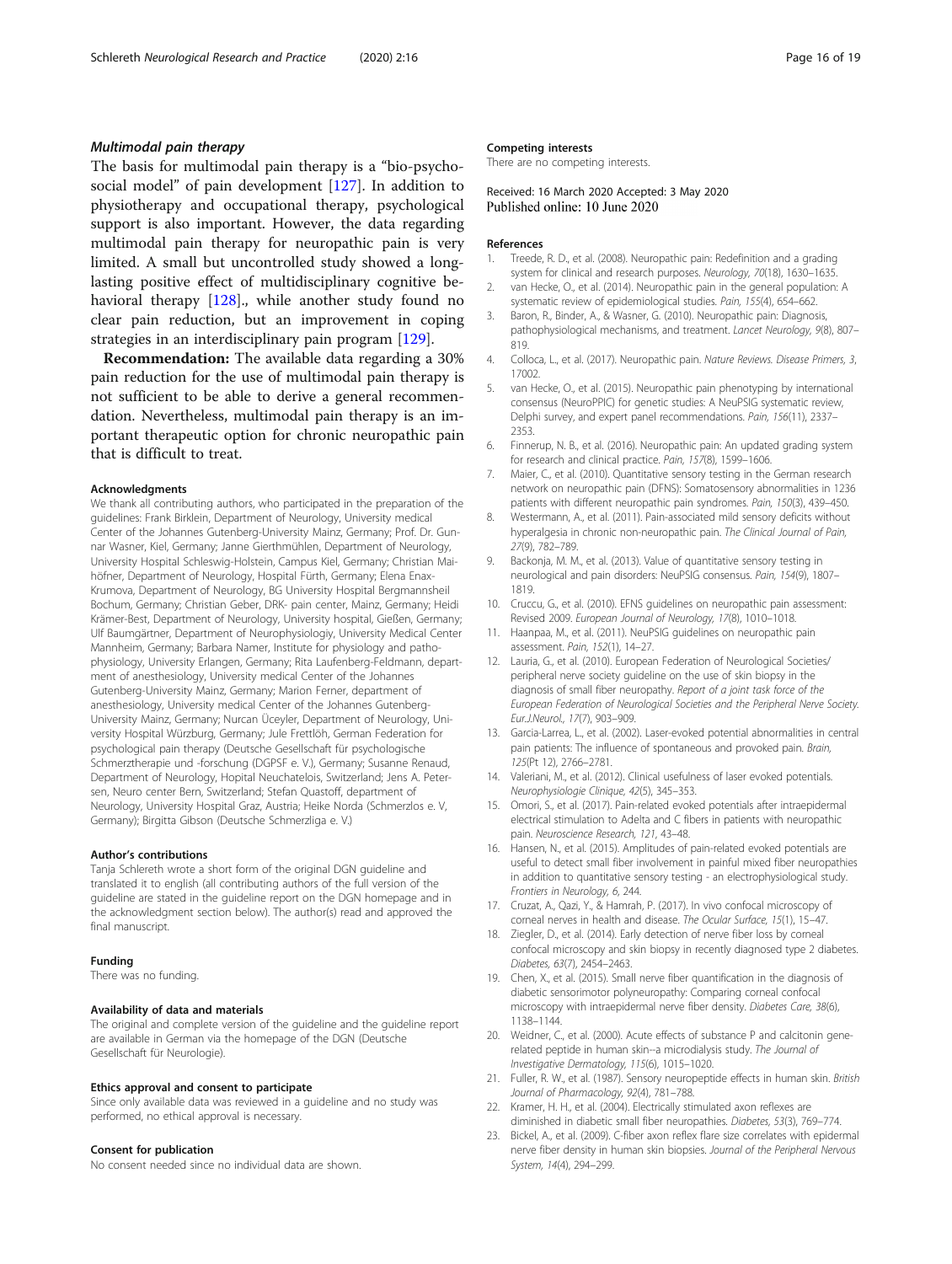- <span id="page-16-0"></span>24. Kalliomaki, M., et al. (2011). Structural and functional differences between neuropathy with and without pain? Experimental Neurology, 231(2), 199–206.
- 25. Schley, M., et al. (2012). Skin innervation at different depths correlates with small fibre function but not with pain in neuropathic pain patients. European Journal of Pain, 16(10), 1414–1425.
- 26. Bickel, A., et al. (2002). Assessment of the neurogenic flare reaction in smallfiber neuropathies. Neurology, 59(6), 917–919.
- 27. Green, A. Q., Krishnan, S. T., & Rayman, G. (2009). C-fiber function assessed by the laser doppler imager flare technique and acetylcholine iontophoresis. Muscle & Nerve, 40(6), 985–991.
- 28. Koppert, W., et al. (2004). Mechanically induced axon reflex and hyperalgesia in human UV-B burn are reduced by systemic lidocaine. European Journal of Pain, 8(3), 237–244.
- 29. Krishnan, S. T., & Rayman, G. (2004). The LDIflare: A novel test of C-fiber function demonstrates early neuropathy in type 2 diabetes. Diabetes Care, 27(12), 2930–2935.
- 30. Kubasch, M. L., et al. (2017). Laser Doppler assessment of vasomotor axon reflex responsiveness to evaluate neurovascular function. Frontiers in Neurology, 8, 370.
- 31. Unal-Cevik, I. (2018). Temporal and spatial quantification of pain- related small fiber functionality assessed using laser speckle contrast analysis. Pain Practice, 18(7),:824–838.
- 32. Freynhagen, R., et al. (2006). painDETECT: A new screening questionnaire to identify neuropathic components in patients with back pain. Current Medical Research and Opinion, 22(10), 1911–1920.
- 33. Bouhassira, D., et al. (2005). Comparison of pain syndromes associated with nervous or somatic lesions and development of a new neuropathic pain diagnostic questionnaire (DN4). Pain, 114(1–2), 29–36.
- 34. Bennett, M. (2001). The LANSS pain scale: The Leeds assessment of neuropathic symptoms and signs. Pain, 92(1–2), 147–157.
- 35. Bouhassira, D., et al. (2004). Development and validation of the neuropathic pain symptom inventory. Pain, 108(3), 248–257.
- 36. Galer, B. S., & Jensen, M. P. (1997). Development and preliminary validation of a pain measure specific to neuropathic pain: The neuropathic pain scale. Neurology, 48(2), 332–338.
- 37. Chaparro, L. E., et al. (2012). Combination pharmacotherapy for the treatment of neuropathic pain in adults. Cochrane Database of Systematic Reviews, (7), Cd008943. [https://doi.org/10.1002/14651858.CD008943.pub2.](https://doi.org/10.1002/14651858.CD008943.pub2)
- 38. Wiffen, P. J., et al. (2017). Gabapentin for chronic neuropathic pain in adults. Cochrane Database of Systematic Reviews, 6, Cd007938.
- 39. Finnerup, N. B., et al. (2015). Pharmacotherapy for neuropathic pain in adults: A systematic review and meta-analysis. Lancet Neurology, 14(2), 162– 173.
- 40. Waldfogel, J. M., et al. (2017). Pharmacotherapy for diabetic peripheral neuropathy pain and quality of life: A systematic review. Neurology, 88(20), 1958–1967.
- 41. Wiffen, P. J., et al. (2014). Carbamazepine for chronic neuropathic pain and fibromyalgia in adults. Cochrane Database of Systematic Reviews, (4), Cd005451.
- 42. Griebeler, M. L., et al. (2014). Pharmacologic interventions for painful diabetic neuropathy: An umbrella systematic review and comparative effectiveness network meta-analysis. Annals of Internal Medicine, 161(9), 639– 649.
- 43. Thomas, A. M., & Atkinson, T. J. (2018). Old friends with new faces: Are Sodium Channel blockers the future of adjunct pain medication management? The Journal of Pain, 19(1), 1-9.
- 44. Zhou, M., et al. (2017). Oxcarbazepine for neuropathic pain. Cochrane Database of Systematic Reviews, 12, Cd007963.
- 45. Snedecor, S. J., et al. (2014). Systematic review and meta-analysis of pharmacological therapies for painful diabetic peripheral neuropathy. Pain Practice, 14(2), 167–184.
- 46. Demant, D. T., et al. (2014). The effect of oxcarbazepine in peripheral neuropathic pain depends on pain phenotype: A randomised, double-blind, placebo-controlled phenotype-stratified study. Pain, 155(11), 2263–2273.
- 47. Sindrup, S. H., et al. (2017). Impact of etiology and duration of pain on pharmacological treatment effects in painful polyneuropathy. European Journal of Pain, 21(8), 1443–1450.
- 48. Min, K., et al. (2016). Symptom-based treatment of neuropathic pain in spinal cord-injured patients: A randomized crossover clinical trial. American Journal of Physical Medicine & Rehabilitation, 95(5), 330–338.
- 49. Holbech, J. V., et al. (2016). Pain phenotype as a predictor for drug response in painful polyneuropathy-a retrospective analysis of data from controlled clinical trials. Pain, 157(6), 1305–1313.
- 50. Thienel, U., et al. (2004). Topiramate in painful diabetic polyneuropathy: Findings from three double-blind placebo-controlled trials. Acta Neurologica Scandinavica, 110(4), 221–231.
- 51. Wiffen, P. J., et al. (2013). Topiramate for neuropathic pain and fibromyalgia in adults. Cochrane Database of Systematic Reviews, (8), Cd008314.
- 52. Wiffen, P. J., et al. (2013). Antiepileptic drugs for neuropathic pain and fibromyalgia - an overview of Cochrane reviews. Cochrane Database of Systematic Reviews, (11), Cd010567.
- 53. Wiffen, P. J., Derry, S., & Moore, R. A. (2013). Lamotrigine for chronic neuropathic pain and fibromyalgia in adults. Cochrane Database of Systematic Reviews, (12), Cd006044.
- 54. Hearn, L., Derry, S., & Moore, R. A. (2012). Lacosamide for neuropathic pain and fibromyalgia in adults. Cochrane.Database.Syst.Rev., 2, CD009318.
- 55. Birse, F., Derry, S., & Moore, R. A. (2012). Phenytoin for neuropathic pain and fibromyalgia in adults. Cochrane Database of Systematic Reviews, (5), Cd009485.
- 56. Saudek, C. D., Werns, S., & Reidenberg, M. M. (1977). Phenytoin in the treatment of diabetic symmetrical polyneuropathy. Clinical Pharmacology and Therapeutics, 22(2), 196–199.
- 57. Chadda, V. S., & Mathur, M. S. (1978). Double blind study of the effects of diphenylhydantoin sodium on diabetic neuropathy. The Journal of the Association of Physicians of India, 26(5), 403–406.
- 58. Moore, R. A., et al. (2015). Amitriptyline for neuropathic pain in adults. Cochrane Database of Systematic Reviews, (7), Cd008242.
- 59. Derry, S., et al. (2015). Nortriptyline for neuropathic pain in adults. Cochrane Database of Systematic Reviews, 1, Cd011209.
- 60. Hearn, L., et al. (2014). Imipramine for neuropathic pain in adults. Cochrane Database of Systematic Reviews, (5), Cd010769.
- 61. Goldstein, D. J., et al. (2005). Duloxetine vs. placebo in patients with painful diabetic neuropathy. Pain, 116(1–2), 109–118.
- 62. Raskin, J., et al. (2005). A double-blind, randomized multicenter trial comparing duloxetine with placebo in the management of diabetic peripheral neuropathic pain. Pain Medicine, 6(5), 346–356.
- 63. Wernicke, J. F., et al. (2006). A randomized controlled trial of duloxetine in diabetic peripheral neuropathic pain. Neurology, 67(8), 1411–1420.
- 64. Sultan, A., et al. (2008). Duloxetine for painful diabetic neuropathy and fibromyalgia pain: Systematic review of randomised trials. BMC Neurology, 8, 29.
- 65. Ney, J. P., et al. (2013). Comparative efficacy of oral pharmaceuticals for the treatment of chronic peripheral neuropathic pain: Meta-analysis and indirect treatment comparisons. Pain Medicine, 14(5), 706–719.
- 66. Kajdasz, D. K., et al. (2007). Duloxetine for the management of diabetic peripheral neuropathic pain: Evidence-based findings from post hoc analysis of three multicenter, randomized, double-blind, placebo-controlled, parallelgroup studies. Clinical Therapeutics, 29(Suppl), 2536–2546.
- 67. Boyle, J., et al. (2012). Randomized, placebo-controlled comparison of amitriptyline, duloxetine, and pregabalin in patients with chronic diabetic peripheral neuropathic pain: Impact on pain, polysomnographic sleep, daytime functioning, and quality of life. Diabetes Care, 35(12), 2451–2458.
- 68. Lunn, M. P., Hughes, R. A., & Wiffen, P. J. (2014). Duloxetine for treating painful neuropathy, chronic pain or fibromyalgia. Cochrane Database of Systematic Reviews, (1), Cd007115.
- 69. Lindner, V., & Deuschl, G. (2004). Antidepressants and anticonvulsive agents. Practical utility profile in pain therapy. Schmerz, 18(1), 53–60.
- 70. Derry, S., et al. (2015). Milnacipran for neuropathic pain in adults. Cochrane Database of Systematic Reviews, (7), Cd011789.
- 71. Gallagher, H. C., et al. (2015). Venlafaxine for neuropathic pain in adults. Cochrane Database of Systematic Reviews, (8), Cd011091.
- 72. Durand, J. P., et al. (2012). Efficacy of venlafaxine for the prevention and relief of oxaliplatin-induced acute neurotoxicity: Results of EFFOX, a randomized, double-blind, placebo-controlled phase III trial. Annals of Oncology, 23(1), 200–205.
- 73. Rowbotham, M. C., et al. (2004). Venlafaxine extended release in the treatment of painful diabetic neuropathy: A double-blind, placebocontrolled study. Pain, 110(3), 697–706.
- 74. Sindrup, S. H., et al. (2003). Venlafaxine versus imipramine in painful polyneuropathy: A randomized, controlled trial. Neurology, 60(8), 1284-1289.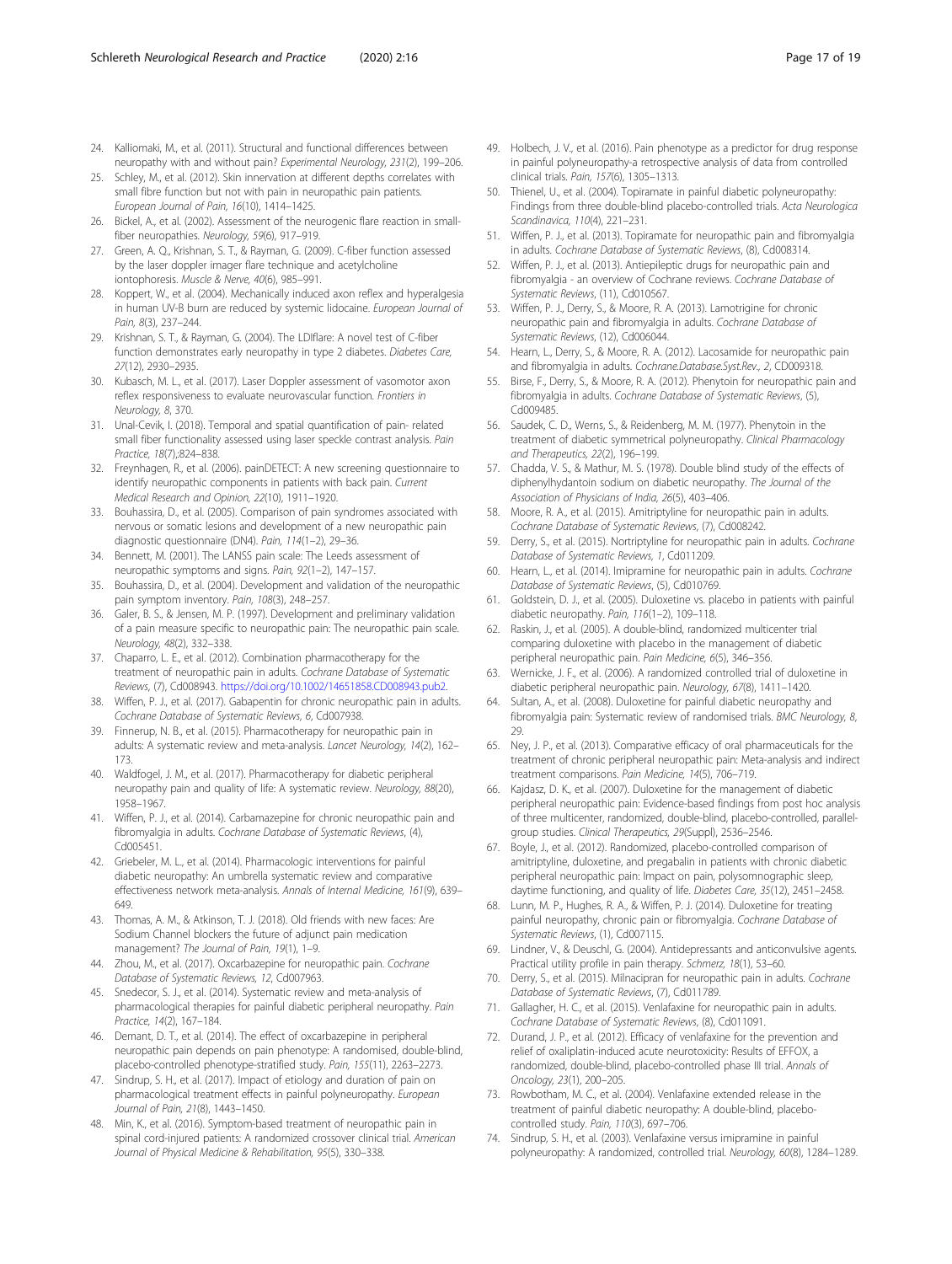- <span id="page-17-0"></span>75. Attal, N., et al. (2010). EFNS guidelines on the pharmacological treatment of neuropathic pain: 2010 revision. European Journal of Neurology, 17(9), 1113– 1e88.
- 76. Otto, M., et al. (2008). Escitalopram in painful polyneuropathy: A randomized, placebo-controlled, cross-over trial. Pain, 139(2), 275–283.
- 77. Shimodozono, M., et al. (2002). Reduction of central poststroke pain with the selective serotonin reuptake inhibitor fluvoxamine. The International Journal of Neuroscience, 112(10), 1173–1181.
- 78. Sindrup, S. H., et al. (1992). The selective serotonin reuptake inhibitor citalopram relieves the symptoms of diabetic neuropathy. Clinical Pharmacology and Therapeutics, 52(5), 547–552.
- 79. Sindrup, S. H., et al. (1990). The selective serotonin reuptake inhibitor paroxetine is effective in the treatment of diabetic neuropathy symptoms. Pain, 42(2), 135–144.
- 80. Nishihara, M., et al. (2013). Combinations of low-dose antidepressants and low-dose pregabalin as useful adjuvants to opioids for intractable, painful bone metastases. Pain Physician, 16(5), E547–E552.
- 81. Moulin, D., et al. (2014). Pharmacological management of chronic neuropathic pain: Revised consensus statement from the Canadian Pain Society. Pain Research & Management, 19(6), 328–335.
- 82. Sommer, C., et al. (2015). Opioids in chronic neuropathic pain. A systematic review and meta-analysis of efficacy, tolerability and safety in randomized placebo-controlled studies of at least 4 weeks duration. Schmerz, 29(1), 35–46.
- 83. Duehmke, R. M., et al. (2017). Tramadol for neuropathic pain in adults. Cochrane Database of Systematic Reviews, 6, Cd003726.
- 84. Vinik, A. I., et al. (2014). A randomized withdrawal, placebo-controlled study evaluating the efficacy and tolerability of tapentadol extended release in patients with chronic painful diabetic peripheral neuropathy. Diabetes Care, 37(8), 2302–2309.
- 85. Schwartz, S., et al. (2015). A pooled analysis evaluating the efficacy and tolerability of tapentadol extended release for chronic, painful diabetic peripheral neuropathy. Clinical Drug Investigation, 35(2), 95-108.
- 86. Cooper, T. E., et al. (2017). Morphine for chronic neuropathic pain in adults. Cochrane Database of Systematic Reviews, 5, Cd011669.
- 87. Gaskell, H., et al. (2016). Oxycodone for neuropathic pain in adults. Cochrane Database of Systematic Reviews, 7, Cd010692.
- 88. Stannard, C., et al. (2016). Hydromorphone for neuropathic pain in adults. Cochrane Database of Systematic Reviews, (5), Cd011604.
- 89. Wiffen, P. J., et al. (2015). Buprenorphine for neuropathic pain in adults. Cochrane Database of Systematic Reviews, (9), Cd011603. [https://doi.org/10.](https://doi.org/10.1002/14651858.CD011603.pub2) [1002/14651858.CD011603.pub2](https://doi.org/10.1002/14651858.CD011603.pub2).
- 90. McNicol, E. D., Ferguson, M. C., & Schumann, R. (2017). Methadone for neuropathic pain in adults. Cochrane Database of Systematic Reviews, 5, Cd012499.
- 91. Derry, S., et al. (2016). Fentanyl for neuropathic pain in adults. Cochrane Database of Systematic Reviews, 10, Cd011605.
- 92. Meng, H., et al. (2017). Selective cannabinoids for chronic neuropathic pain: A systematic review and meta-analysis. Anesthesia and Analgesia, 125(5), 1638–1652.
- 93. Aviram, J., & Samuelly-Leichtag, G. (2017). Efficacy of cannabis-based medicines for pain management: A systematic review and meta-analysis of randomized controlled trials. Pain Physician, 20(6), E755–e796.
- 94. Petzke, F., Enax-Krumova, E. K., & Hauser, W. (2016). Efficacy, tolerability and safety of cannabinoids for chronic neuropathic pain: A systematic review of randomized controlled studies. Schmerz, 30(1), 62–88.
- 95. Iskedjian, M., et al. (2007). Meta-analysis of cannabis based treatments for neuropathic and multiple sclerosis-related pain. Current Medical Research and Opinion, 23(1), 17–24.
- 96. Hauser, W., Petzke, F., & Fitzcharles, M. A. (2017). Efficacy, tolerability and safety of cannabis-based medicines for chronic pain management - an overview of systematic reviews. European Journal of Pain.
- 97. Mucke, M., et al. (2018). Cannabis-based medicines for chronic neuropathic pain in adults. Cochrane Database of Systematic Reviews, 3, Cd012182.
- 98. Hauser, W., et al. (2018). European pain federation (EFIC) position paper on appropriate use of cannabis-based medicines and medical cannabis for chronic pain management. European Journal of Pain.
- 99. Cakici, N., et al. (2016). Systematic review of treatments for diabetic peripheral neuropathy. Diabetic Medicine, 33(11), 1466–1476.
- 100. Mijnhout, G. S., et al. (2012). Alpha lipoic acid for symptomatic peripheral neuropathy in patients with diabetes: A meta-analysis of randomized controlled trials. International Journal of Endocrinology, 2012, 456279.
- 101. Ziegler, D., et al. (2004). Treatment of symptomatic diabetic polyneuropathy with the antioxidant alpha-lipoic acid: A meta-analysis. Diabetic Medicine, 21(2), 114–121.
- 102. Dy, S. M., et al. (2017). AHRQ comparative effectiveness reviews. In Preventing complications and treating symptoms of diabetic peripheral neuropathy. Rockville: Agency for Healthcare Research and Quality (US).
- 103. Ziegler, D., et al. (2011). Efficacy and safety of antioxidant treatment with alpha-lipoic acid over 4 years in diabetic polyneuropathy: The NATHAN 1 trial. Diabetes Care, 34(9), 2054–2060.
- 104. Aiyer, R., et al. (2018). A systematic review of NMDA receptor antagonists for treatment of neuropathic pain in clinical practice. The Clinical Journal of Pain, 34(5), 450–467.
- 105. Cvrcek, P. (2008). Side effects of ketamine in the long-term treatment of neuropathic pain. Pain Medicine, 9(2), 253–257.
- 106. Eide, P. K., Stubhaug, A., & Stenehjem, A. E. (1995). Central dysesthesia pain after traumatic spinal cord injury is dependent on N-methyl-D-aspartate receptor activation. Neurosurgery, 37(6), 1080–1087.
- 107. Vo, T., Rice, A. S., & Dworkin, R. H. (2009). Non-steroidal anti-inflammatory drugs for neuropathic pain: How do we explain continued widespread use? Pain, 143(3), 169–171.
- 108. Moore, R. A., et al. (2015). Oral nonsteroidal anti-inflammatory drugs for neuropathic pain. Cochrane Database of Systematic Reviews, (10), Cd010902.
- 109. Wiffen, P. J., et al. (2016). Paracetamol (acetaminophen) with or without codeine or dihydrocodeine for neuropathic pain in adults. Cochrane Database of Systematic Reviews, 12, Cd012227.
- 110. Corrigan, R., et al. (2012). Cochrane Database of Systematic Reviews, (5), Cd009486.
- 111. Baron, R., et al. (2009). 5% lidocaine medicated plaster versus pregabalin in post-herpetic neuralgia and diabetic polyneuropathy: An open-label, noninferiority two-stage RCT study. Current Medical Research and Opinion, 25(7), 1663–1676.
- 112. Derry, S., et al. (2014). Topical lidocaine for neuropathic pain in adults. Cochrane Database of Systematic Reviews, (7), Cd010958.
- 113. Navez, M. L., et al. (2015). 5% lidocaine medicated plaster for the treatment of Postherpetic neuralgia: A review of the clinical safety and tolerability. Pain and therapy, 4(1), 1–15.
- 114. Derry, S., et al. (2017). Topical capsaicin (high concentration) for chronic neuropathic pain in adults. Cochrane Database of Systematic Reviews, 1.
- 115. Mou, J., et al. (2013). Efficacy of Qutenza (R) (capsaicin) 8% patch for neuropathic pain: A meta-analysis of the Qutenza clinical trials database. Pain, 154(9), 1632-1639.
- 116. van Nooten, F., et al. (2017). Capsaicin 8% patch versus Oral neuropathic pain medications for the treatment of painful diabetic peripheral neuropathy: A systematic literature review and network meta-analysis. Clinical Therapeutics, 39(4), 787–803.
- 117. Park, J., & Park, H. J. (2017). Botulinum toxin for the treatment of neuropathic pain. Toxins (Basel), 9(9).
- 118. Lakhan, S. E., Velasco, D. N., & Tepper, D. (2015). Botulinum toxin-a for painful diabetic neuropathy: A meta-analysis. Pain Medicine, 16(9), 1773– 1780.
- 119. Shackleton, T., et al. (2016). The efficacy of botulinum toxin for the treatment of trigeminal and postherpetic neuralgia: A systematic review with meta-analyses. Oral Surgery, Oral Medicine, Oral Pathology, Oral Radiology, 122(1), 61–71.
- 120. Attal, N., et al. (2016). Safety and efficacy of repeated injections of botulinum toxin a in peripheral neuropathic pain (BOTNEP): A randomised, double-blind, placebo-controlled trial. Lancet Neurology, 15(6), 555–565.
- 121. Thompson, D. F., & Brooks, K. G. (2015). Systematic review of topical amitriptyline for the treatment of neuropathic pain. Journal of Clinical Pharmacy and Therapeutics, 40(5), 496–503.
- 122. Ho, K. Y., et al. (2008). Topical amitriptyline versus lidocaine in the treatment of neuropathic pain. The Clinical Journal of Pain, 24(1), 51–55.
- 123. Gibson, W., Wand, B. M., & O'Connell, N. E. (2017). Transcutaneous electrical nerve stimulation (TENS) for neuropathic pain in adults. Cochrane Database of Systematic Reviews, 9, Cd011976.
- 124. Eccleston, C., Hearn, L., & Williams, A. C. (2015). Psychological therapies for the management of chronic neuropathic pain in adults. Cochrane Database of Systematic Reviews, (10), Cd011259.
- 125. Heutink, M., et al. (2012). The CONECSI trial: Results of a randomized controlled trial of a multidisciplinary cognitive behavioral program for coping with chronic neuropathic pain after spinal cord injury. Pain, 153(1), 120–128.